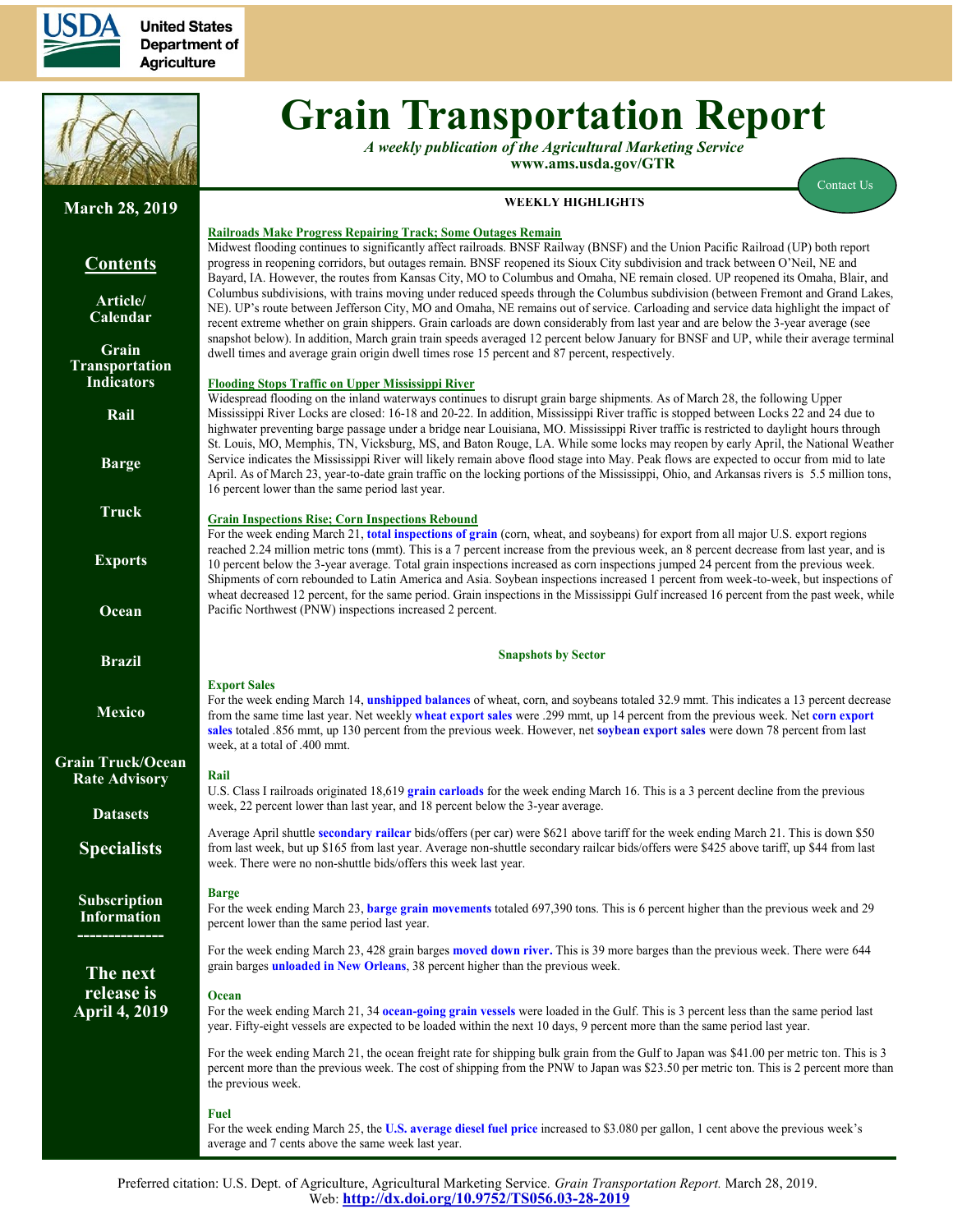# **Fourth Quarter Corn and Soybean Transportation Costs Mixed**

<span id="page-1-0"></span>In 2018, fourth quarter transportation costs for shipping corn and soybeans from Minneapolis, MN through the Gulf, were unchanged from the previous quarter but were up from last year. Pacific Northwest (PNW) transportation costs increased from the third quarter and last year. Due primarily to higher rates for each mode of transportation, PNW transportation costs for shipping grain increased. Trucking rates rose due, in part, to higher diesel prices and increasing demand for grain. Barge rates for shipping grain decreased, as demand for barge services declined. Ocean rates increased due to rising long haul coal trade, which boosted demand for minor bulk trade (*see [Grain Transportation](https://www.ams.usda.gov/sites/default/files/media/GTR02142019.pdf) Report (GTR), 2/14/2019*). Rail rates were up slightly from quarter to quarter and year to year.

Total landed costs for shipping corn through the Gulf and PNW to Japan were up from the previous quarter and last year for each route. Landed costs for shipping soybeans through the PNW, however, were mostly down for each route (*see tables 1, 2*). Fourth quarter farm values were higher for corn compared to the previous quarter and the past year. Soybean farm values were down for the same period.

**U.S. Gulf Costs:** Fourth quarter transportation costs for shipping corn and soybeans from Minneapolis through the Gulf to Japan were unchanged from quarter to quarter (*table 1*). U.S. Gulf ocean rates increased 7 percent from the previous quarter, while trucking rates increased 15 percent for the same period. Fourth quarter barge rates for shipping grain to the Gulf decreased 13 percent from the previous quarter. An increase in ocean freight rates caused a 3 percent increase in year-to-year transportation costs for shipping corn and soybeans through the Gulf (*see table 1*).

|                                     |           |              | Corn           |            |                       |           |              | <b>Sovbeans</b> |                       |            |
|-------------------------------------|-----------|--------------|----------------|------------|-----------------------|-----------|--------------|-----------------|-----------------------|------------|
|                                     |           |              | $$/metric$ ton |            | <b>Percent change</b> |           | S/metric ton |                 | <b>Percent Change</b> |            |
|                                     | 4thOtr 17 | $3rdO$ tr 18 | 4thOtr 18      | Yr. to Yr. | Otr to Otr            | 4thOtr 17 | 3rdOtr 18    | 4thOtr 18       | Yr. to Yr.            | Otr to Otr |
| Truck                               | 14.39     | 10.54        | 12.10          | $-15.91$   | 14.80                 | 14.39     | 10.54        | 12.10           | $-15.91$              | 14.80      |
| Barge                               | 31.93     | 36.31        | 31.69          | $-0.75$    | $-12.73$              | 31.93     | 36.31        | 31.69           | $-0.75$               | $-12.72$   |
| Ocean                               | 43.56     | 45.13        | 48.46          | 11.25      | 7.38                  | 43.56     | 45.13        | 48.46           | 11.25                 | 7.38       |
| <b>Total Transportation Cost</b>    | 89.88     | 91.98        | 92.25          | 2.64       | 0.29                  | 89.88     | 91.98        | 92.25           | 2.64                  | 0.29       |
| Farm Value <sup>2</sup>             | 117.05    | 126.37       | 129.65         | 10.76      | 2.60                  | 332.04    | 315.38       | 312.08          | $-6.01$               | $-1.05$    |
| <b>Total Landed Cost</b>            | 206.93    | 218.35       | 221.90         | 7.23       | 1.62                  | 421.92    | 407.36       | 404.33          | $-4.17$               | $-0.74$    |
| <b>Transportation % Landed Cost</b> | 43.43     | 42.13        | 41.57          |            |                       | 21.30     | 22.58        | 22.82           |                       |            |

**Table 1: Cost of Shipping Corn and Soybeans from Minneapolis to Japan through the U.S. Gulf**

|                                     |           | Corn         |           |            |                |           | Sovbeans     |           |            |                       |  |
|-------------------------------------|-----------|--------------|-----------|------------|----------------|-----------|--------------|-----------|------------|-----------------------|--|
|                                     |           | S/metric ton |           |            | Percent change |           | S/metric ton |           |            | <b>Percent Change</b> |  |
|                                     | 4thOtr 17 | 3rdOtr 18    | 4thOtr 18 | Yr. to Yr. | Otr to Otr     | 4thOtr 17 | 3rdOtr 18    | 4thOtr 18 | Yr. to Yr. | Otr to Otr            |  |
| Truck                               | 14.39     | 10.54        | 12.10     | $-15.91$   | 14.80          | 14.39     | 10.54        | 12.10     | $-15.91$   | 14.80                 |  |
| Rain <sup>1</sup>                   | 49.65     | 49.65        | 51.44     | 3.61       | 3.61           | 56.35     | 56.61        | 57.60     | 2.22       | 1.75                  |  |
| Ocean                               | 24.56     | 24.97        | 26.69     | 8.67       | 6.89           | 24.56     | 24.97        | 26.69     | 8.67       | 6.89                  |  |
| <b>Total Transportation Cost</b>    | 88.60     | 85.16        | 90.23     | 1.84       | 5.95           | 95.30     | 92.12        | 96.39     | 1.14       | 4.64                  |  |
| Farm Value                          | 117.05    | 126.37       | 129.65    | 10.76      | 2.60           | 332.04    | 315.38       | 312.08    | $-6.01$    | $-1.05$               |  |
| <b>Total Landed Cost</b>            | 205.65    | 211.53       | 219.88    | 6.92       | 3.95           | 427.34    | 407.50       | 408.47    | $-4.42$    | 0.24                  |  |
| <b>Transportation % Landed Cost</b> | 43.08     | 40.26        | 41.04     |            |                | 22.30     | 22.61        | 23.60     |            |                       |  |

**Table 2: Cost of Shipping Corn and Soybeans from Minneapolis to Japan through the U.S. PNW**

Source: USDA/AMS/TMP

<sup>1</sup> Rail tariffs include fuel surcharges and revisions for heavy axle rail cars and shuttle trains. The rail tariff rate is a base price of rail freight rates, but during periods of high rail demand or car shortages, high auction and secondary market rates could exceed the base rail tariffs per car

<sup>2</sup> Source: USDA/NASS, Agricultural Prices

Fourth quarter total landed costs for shipping corn and soybeans through the Gulf totaled \$222 per metric ton (mt) for corn and \$404 per mt for soybeans. Quarter-to-quarter landed costs for shipping through the Gulf increased 2 percent for corn, due to higher farm values, while lower barge rates caused a slight decrease in the costs for soybeans. (*table 1*). Compared to last year, landed costs for shipping grain from the Gulf increased 7 percent for corn and decreased 4 percent for soybeans (*see table 1*). Transportation costs from the Gulf to Japan represented 42 percent of the total landed costs for corn and 23 percent for soybeans during the fourth quarter, above the previous quarter and last year. This is below the previous quarter and last year (*see table 1*).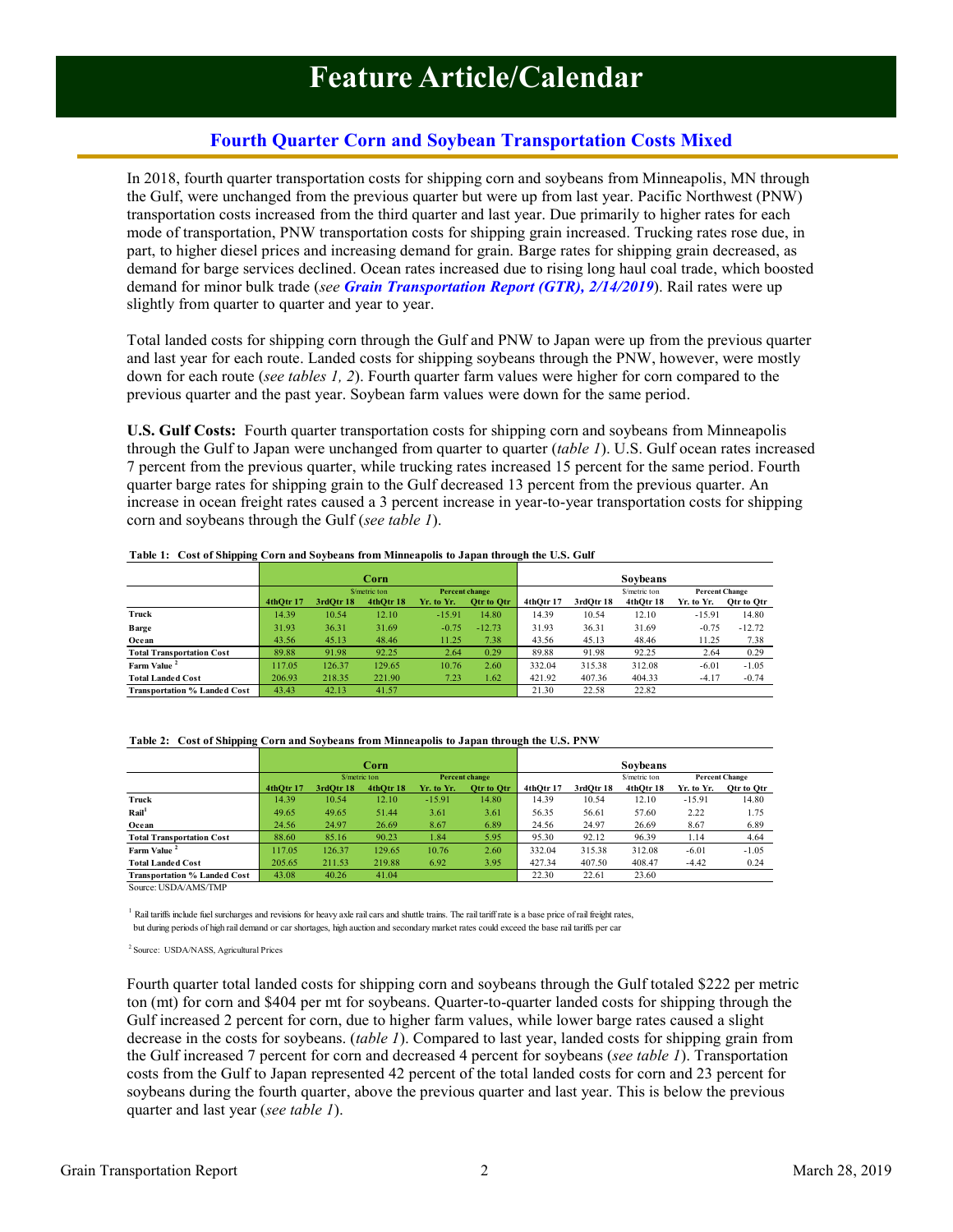

# Corn and Soybean Landed Costs, 4th Quarter

#### **Pacific Northwest Costs:**

Quarter-to-quarter transportation costs for shipping corn and soybeans, from Minneapolis through the PNW to Japan, increased 6 percent and 5 percent, respectively (see *table 2*). Rates for shipping grain to the PNW were higher for each mode during the fourth quarter. From quarter to quarter, rail rates for shipping corn and soybeans to the PNW increased 4 and 2 percent, respectively. Year-to-year transportation costs for shipping grain to the PNW increased 2 percent for corn and 1 percent for soybeans because of higher rail and ocean rates.

Quarter-to-quarter total landed costs for shipping grain from the PNW to Japan increased 4 percent for corn but remained unchanged for soybeans. Total fourth quarter landed costs ranged from \$220/mt to \$408/mt (*see table 2*). Year-to-year PNW total landed costs increased 7 percent for corn but decreased 4 percent for soybeans. Transportation costs for shipping grain to the PNW represented 41 percent of the landed cost for corn and 24 percent for soybeans, both above the third quarter and last year.

According to USDA's Federal Grain Inspection Service, fourth quarter export inspections of corn jumped 82 percent from the previous year (*see [GTR 02/07/19](https://www.ams.usda.gov/sites/default/files/media/GTR02072019.pdf)***)**. Total fourth quarter inspections of corn to Japan reached 3.1 mmt, up 138 percent from 2017. At the same time, corn shipments rebounded to Asia and South America. Soybean inspections totaled only 13.6 mmt during the fourth quarter, down 47 percent from the previous year. Shipments of soybeans destined to Japan reached .649 mmt, up 14 percent from 2017.

According to USDA's *[World Agricultural Supply and Demand Estimates](https://www.usda.gov/oce/commodity/wasde/wasde0319.pdf)* report in March, the forecast for 2018/19 corn exports is down 3 percent from February and the past marketing year. Lower price competiveness and higher expected exports for South America moved the forecast for corn exports down during the 4<sup>th</sup> quarter. The forecast for 2018/19 soybean exports is unchanged from February and 12 percent below 2017/18. *Johnny.Hill@ams.usda.gov*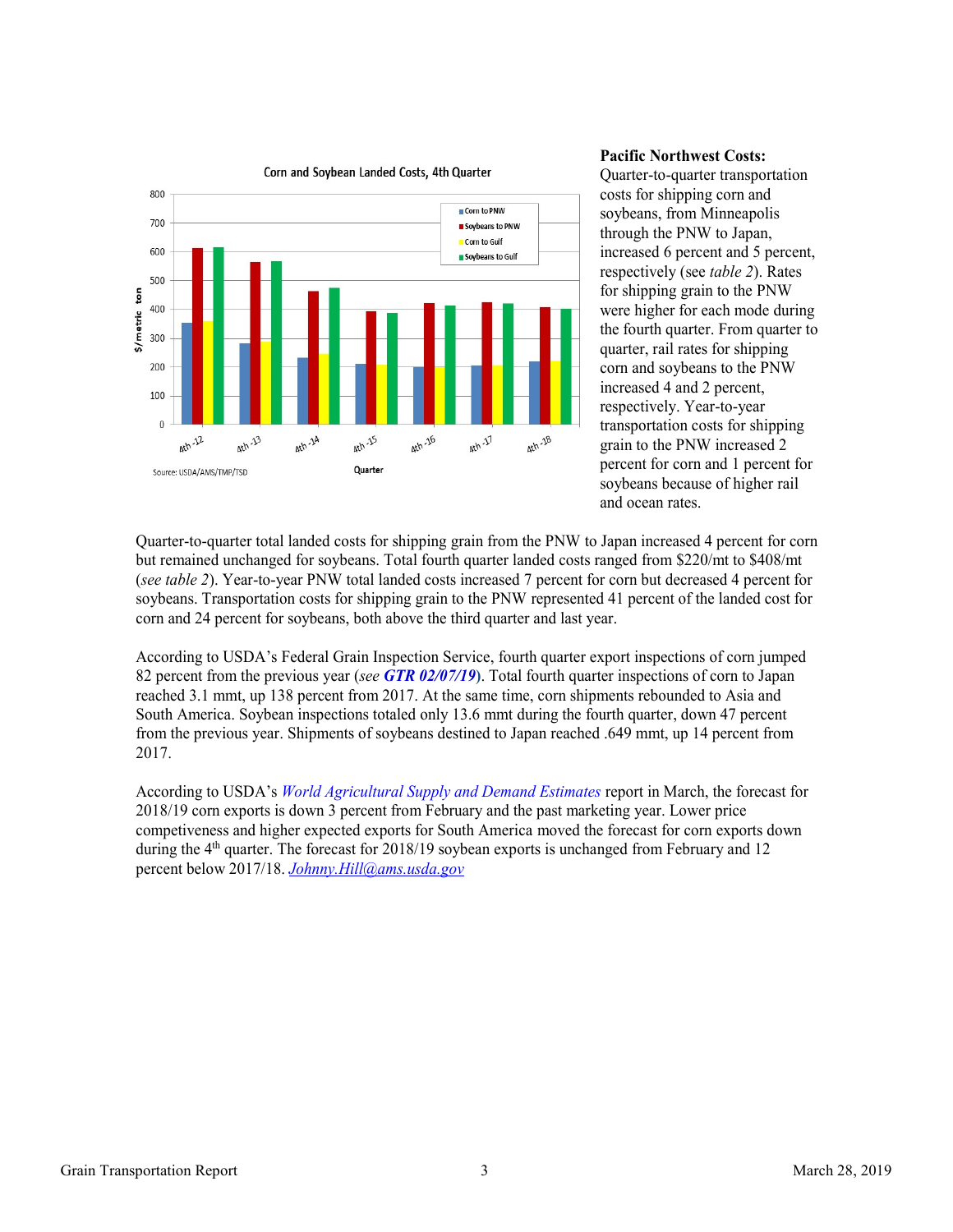#### <span id="page-3-0"></span>Table 1

#### **Grain Transport Cost Indicators <sup>1</sup>**

 $Table 2$ 

|                     | Truck | Rail       |                | <b>Barge</b> |      | Ocean   |
|---------------------|-------|------------|----------------|--------------|------|---------|
| For the week ending |       | Unit Train | <b>Shuttle</b> |              | Gulf | Pacific |
| 03/27/19            | 207   | 303        | 246            | 292          | 183  | 167     |
| 03/20/19            | 206   | 302        | 289            | 261          | '79  | 163     |

<sup>1</sup>Indicator: Base year 2000 = 100; Weekly updates include truck = diesel (\$/gallon); rail = near-month secondary rail market bid and

Source: Transportation & Marketing Program/AMS/USDA monthly tariff rate with fuel surcharge (\$/car); barge = Illinois River barge rate (index = percent of tariff rate); and ocean = routes to Japan (\$/metric ton)

| $\alpha$ UK $\alpha$<br>Market Update: U.S. Origins to Export Position Price Spreads (\$/bushel) |                            |           |           |  |  |  |  |  |  |
|--------------------------------------------------------------------------------------------------|----------------------------|-----------|-----------|--|--|--|--|--|--|
| <b>Commodity</b>                                                                                 | <b>Origin--Destination</b> | 3/22/2019 | 3/15/2019 |  |  |  |  |  |  |
| Corn                                                                                             | IL--Gulf                   | $-0.79$   | $-0.80$   |  |  |  |  |  |  |
| Corn                                                                                             | $NE$ -Gulf                 | $-0.82$   | $-0.85$   |  |  |  |  |  |  |
| Soybean                                                                                          | IA--Gulf                   | $-1.15$   | $-1.22$   |  |  |  |  |  |  |
| <b>HRW</b>                                                                                       | $KS$ -Gulf                 | $-1.60$   | $-1.62$   |  |  |  |  |  |  |
| <b>HRS</b>                                                                                       | ND--Portland               | $-2.06$   | $-1.95$   |  |  |  |  |  |  |
| Note: $nq = no$ quote; $n/a = not$ available                                                     |                            |           |           |  |  |  |  |  |  |

Source: Transportation & Marketing Program/AMS/USDA

The **grain bid summary** illustrates the market relationships for commodities. Positive and negative adjustments in differential between terminal and futures markets, and the relationship to inland market points, are indicators of changes in fundamental market supply and demand. The map may be used to monitor market and time differentials.

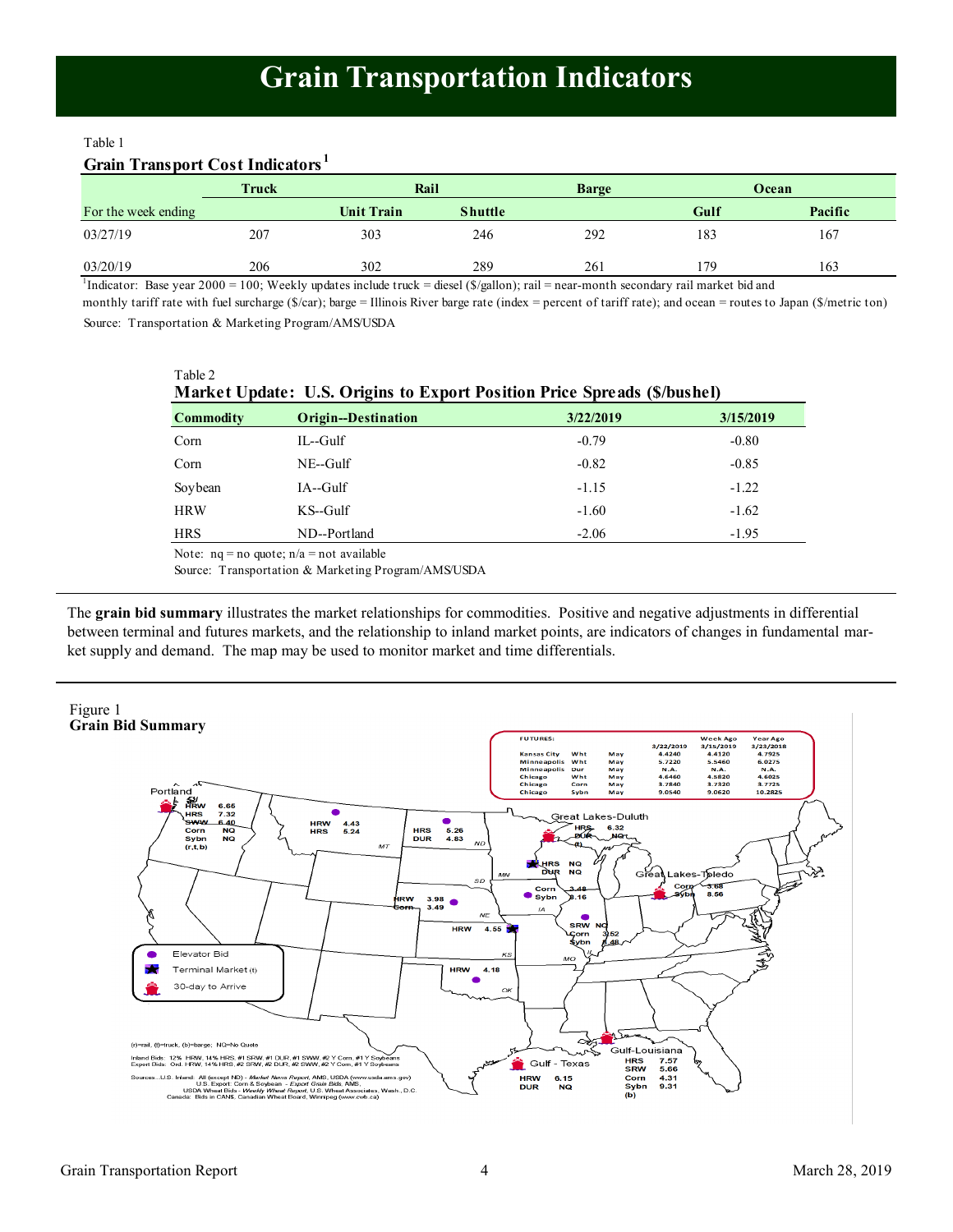## <span id="page-4-0"></span>Table 3 **Rail Deliveries to Port (carloads)<sup>1</sup>**

|                                               | <b>Mississippi</b> |                   | Pacific          | Atlantic &       |              |                    | <b>Cross-Border</b> |
|-----------------------------------------------|--------------------|-------------------|------------------|------------------|--------------|--------------------|---------------------|
| <b>For the Week Ending</b>                    | Gulf               | <b>Texas Gulf</b> | <b>Northwest</b> | <b>East Gulf</b> | <b>Total</b> | <b>Week ending</b> | Mexico <sup>3</sup> |
| $3/20/2019^p$                                 | 1.148              | 815               | 6,412            | 258              | 8,633        | 3/16/2019          | 1,985               |
| $3/13/2019$ <sup>r</sup>                      | 541                | 491               | 5,866            | 397              | 7.295        | 3/9/2019           | 1,895               |
| $2019$ YTD <sup>r</sup>                       | 8.239              | 12,435            | 64,075           | 4,540            | 89.289       | 2019 YTD           | 25,261              |
| $2018$ YTD <sup>r</sup>                       | 5,594              | 19,152            | 75,933           | 3,439            | 104.118      | 2018 YTD           | 20,762              |
| 2019 YTD as % of 2018 YTD                     | 147                | 65                | 84               | 132              | 86           | % change YTD       | 122                 |
| Last 4 weeks as % of $2018^2$                 | 251                | 55                | 79               | 89               | 82           | Last 4wks % 2018   | 118                 |
| Last 4 weeks as % of 4-year avg. <sup>2</sup> | 191                | 55                | 88               | 69               | 86           | Last 4wks % 4 yr   | 107                 |
| <b>Total 2018</b>                             | 22,118             | 46,532            | 310,449          | 21,432           | 400,531      | Total 2018         | 129,116             |
| Total 2017                                    | 28,796             | 75,543            | 287, 267         | 21,312           | 412,918      | Total 2017         | 119,661             |

<sup>1</sup> Data is incomplete as it is voluntarily provided

 $2$  Compared with same 4-weeks in 2018 and prior 4-year average.

<sup>3</sup> Cross-border weekly data is approximately 15 percent below the Association of American Railroads' reported weekly carloads received by Mexican railroads to reflect switching between KCSM and Grupo Mexico.

**YTD = year-to-date; p = preliminary data; r = revised data; n/a = not available**

Source: Transportation & Marketing Program/AMS/USDA

Railroads originate approximately 24 percent of U.S. grain shipments. Trends in these loadings are indicative of market conditions and expectations.



Source: Transportation & Marketing Program/AMS/USDA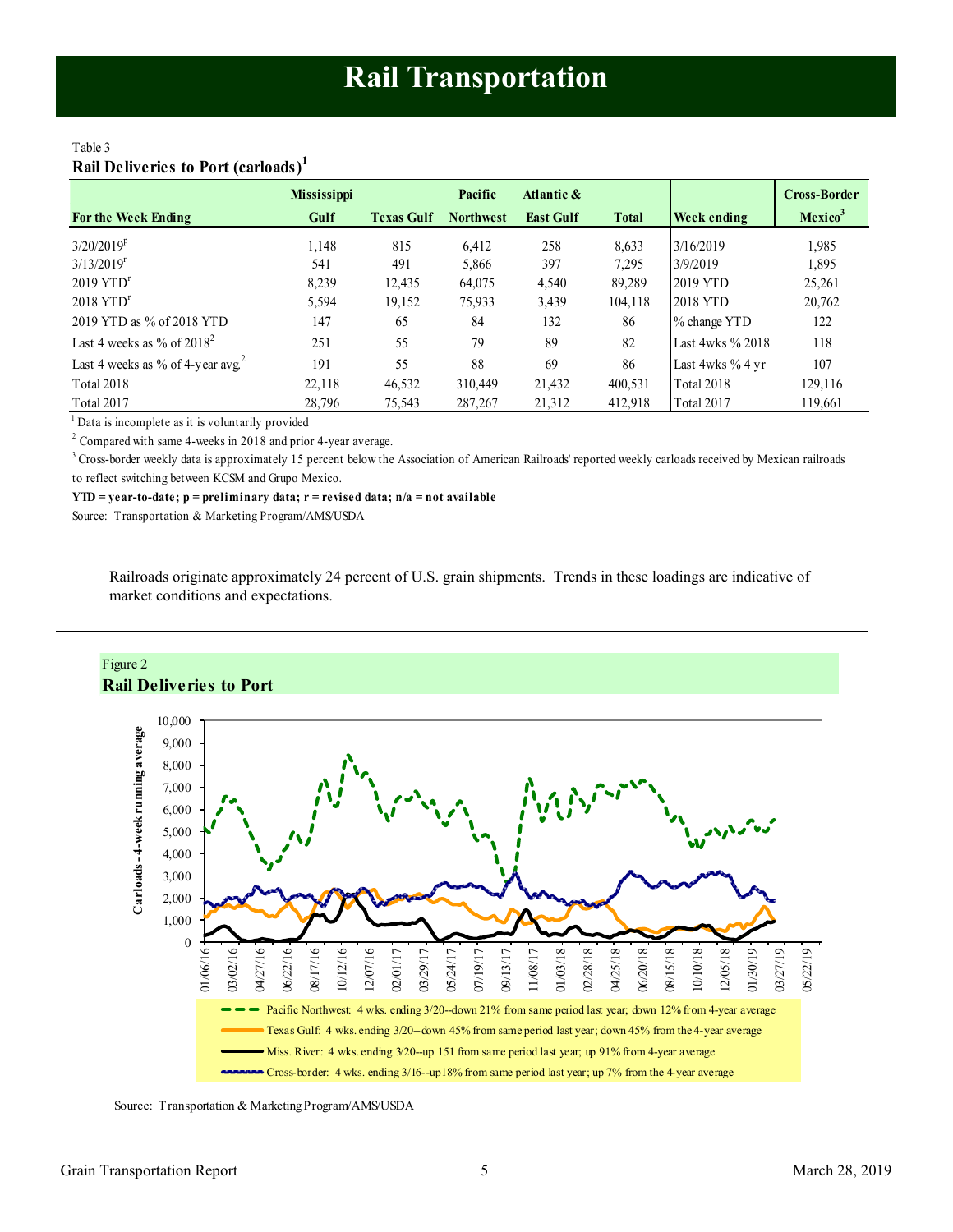#### Table 4 **Class I Rail Carrier Grain Car Bulletin (grain carloads originated)**

<span id="page-5-0"></span>

| Table 4                                                             |             |           |             |            |         |                   |                        |          |  |  |  |
|---------------------------------------------------------------------|-------------|-----------|-------------|------------|---------|-------------------|------------------------|----------|--|--|--|
| Class I Rail Carrier Grain Car Bulletin (grain carloads originated) |             |           |             |            |         |                   |                        |          |  |  |  |
| For the week ending:                                                |             | East      |             | West       |         | <b>U.S.</b> total |                        | Canada   |  |  |  |
| 3/16/2019                                                           | <b>CSXT</b> | <b>NS</b> | <b>BNSF</b> | <b>KCS</b> | UP      |                   | $\mathbf{C}\mathbf{N}$ | $\bf CP$ |  |  |  |
| This week                                                           | 1,755       | 2,823     | 8,733       | 999        | 4,309   | 18.619            | 3,872                  | 3,989    |  |  |  |
| This week last year                                                 | 2,236       | 2,438     | 12,992      | 590        | 5,511   | 23,767            | 3,732                  | 4,369    |  |  |  |
| 2019 YTD                                                            | 21,001      | 29,047    | 115,531     | 12,132     | 55,201  | 232,912           | 42,934                 | 42,780   |  |  |  |
| 2018 YTD                                                            | 20,040      | 26,753    | 128,984     | 10,246     | 56,711  | 242,734           | 36,997                 | 46,416   |  |  |  |
| 2019 YTD as % of 2018 YTD                                           | 105         | 109       | 90          | 118        | 97      | 96                | 116                    | 92       |  |  |  |
| Last 4 weeks as $\%$ of 2018*                                       | 102         | 105       | 80          | 143        | 89      | 89                | 115                    | 93       |  |  |  |
| Last 4 weeks as % of 3-yr avg.**                                    | 101         | 99        | 84          | 132        | 82      | 89                | 110                    | 91       |  |  |  |
| <b>Total 2018</b>                                                   | 98,978      | 133,167   | 635,458     | 48,638     | 267,713 | 1,183,954         | 211,873                | 244,697  |  |  |  |

\*The past 4 weeks of this year as a percent of the same 4 weeks last year.

\*\*The past 4 weeks as a percent of the same period from the prior 3-year average. YTD = year-to-date.

Source: Association of American Railroads (www.aar.org)



Source: Association of American Railroads

#### Table 5

# **Railcar Auction Offerings <sup>1</sup>(\$/car)<sup>2</sup>**

|                                                                                         | Rantal Authon Onthings                                                                                                                                                                                                                                                         | $\mathbf{U}$         |                        |                      |                      |                      |                              |            |                     |  |  |
|-----------------------------------------------------------------------------------------|--------------------------------------------------------------------------------------------------------------------------------------------------------------------------------------------------------------------------------------------------------------------------------|----------------------|------------------------|----------------------|----------------------|----------------------|------------------------------|------------|---------------------|--|--|
|                                                                                         | For the week ending:                                                                                                                                                                                                                                                           |                      | <b>Delivery period</b> |                      |                      |                      |                              |            |                     |  |  |
| 3/21/2019<br>$Mav-19$<br>$Mav-18$<br>$Jun-19$<br>$Apr-19$<br>Apr- $18$<br><b>Jun-18</b> |                                                                                                                                                                                                                                                                                |                      |                        |                      |                      |                      | $Jul-19$                     | $Jul-18$   |                     |  |  |
| BNSF <sup>3</sup>                                                                       | <b>COT</b> grain units<br>$COT$ grain single-car <sup>5</sup>                                                                                                                                                                                                                  | n/a<br>n/a           | 81<br>201              | n/a<br>n/a           | $\Omega$             | n/a<br>n/a           | $\boldsymbol{0}$<br>$\Omega$ | n/a<br>n/a | no bids<br>$\bf{0}$ |  |  |
| UP <sup>4</sup>                                                                         | <b>GCAS/Region 1</b><br><b>GCAS/Region 2</b>                                                                                                                                                                                                                                   | no offer<br>no offer | no offer<br>no offer   | no offer<br>no offer | no offer<br>no offer | no offer<br>no offer | no bids<br>10                | n/a<br>n/a | n/a<br>n/a          |  |  |
|                                                                                         | $\mu$ Auction offerings are for single-car and unit train shipments only.<br><sup>2</sup> Average premium/discount to tariff, last auction<br>$3BNSF - COT =$ Certificate of Transportation; north grain and south grain bids were combined effective the week ending 6/24/06. |                      |                        |                      |                      |                      |                              |            |                     |  |  |
|                                                                                         | <sup>4</sup> $I$ ID $CCAS - C$ roin $C_0$ r $\Lambda$ llogation Syntom                                                                                                                                                                                                         |                      |                        |                      |                      |                      |                              |            |                     |  |  |

<sup>2</sup> Average premium/discount to tariff, last auction<br><sup>3</sup> BNSF - COT = Certificate of Transportation; north grain and south<br><sup>4</sup> UP - GCAS = Grain Car Allocation System<br>Region 1 includes: AR, IL, LA, MO, NM, OK, TX, WI, and Average premium/discount to tariff, last auction<br><sup>3</sup>BNSF - COT = Certificate of Transportation; north grain and south<br><sup>4</sup>UP - GCAS = Grain Car Allocation System<br>Region 1 includes : AR, IL, LA, MO, NM, OK, TX, WI, and Dulut

<sup>3</sup>BNSF - COT = Certificate of Transportation; north grain and south grain bids wer<br><sup>4</sup>UP - GCAS = Grain Car Allocation System<br>Region 1 includes : AR, IL, LA, MO, NM, OK, TX, WI, and Duluth, MN.<br>Region 2 includes : CO, IA, <sup>4</sup>UP - GCAS = Grain Car Allocation System<br>Region 1 includes : AR, IL, LA, MO, NM, OK, TX, WL, and Duluth, MN.<br>Region 2 includes : CO, IA, KS, MN, NE, WY, and Kansas City and St. Jo<br><sup>5</sup>Range is shown because average is not Region 1 includes: AR, IL, LA, MO, NM, OK, TX, WI, and Dulut<br>Region 2 includes: CO, IA, KS, MN, NE, WY, and Kansas City<br><sup>5</sup>Range is shown because average is not available. Not avail<br>Source: Transportation & Marketing Progr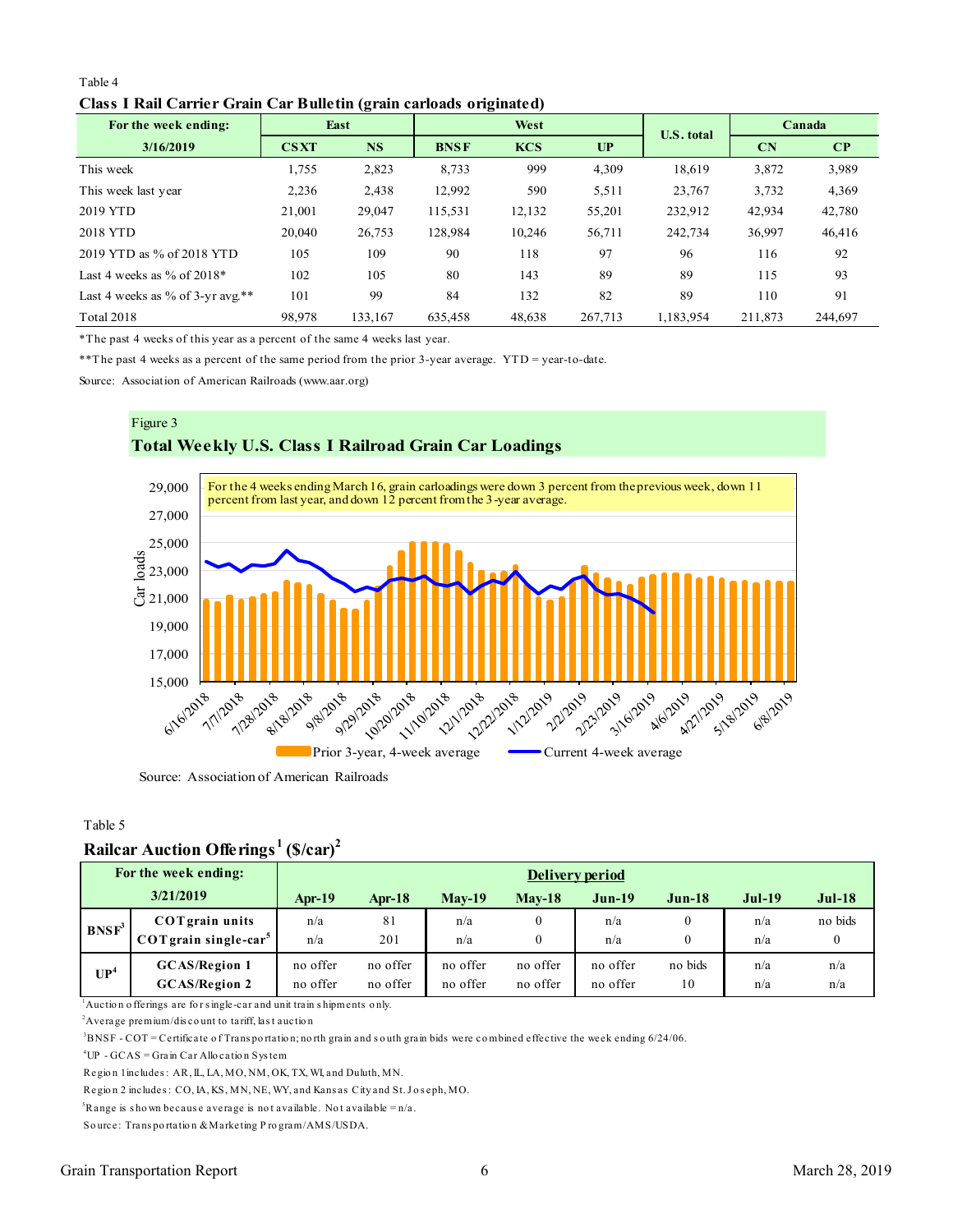<span id="page-6-0"></span>The **secondary rail market** information reflects trade values for service that was originally purchased from the railroad carrier as some form of guaranteed freight. The **auction and secondary rail** values are indicators of rail service quality and demand/ supply.





Non-shuttle bids include unit-train and single-car bids.  $n/a = not available$ . Source: Transportation & Marketing Program/AMS/USDA



# Figure 5 **Bids/Offers for Railcars to be Delivered in May 2019, Secondary Market**

Non-shuttle bids include unit-train and single-car bids. n/a = not available. Source: Transportation & Marketing Program/AMS/USDA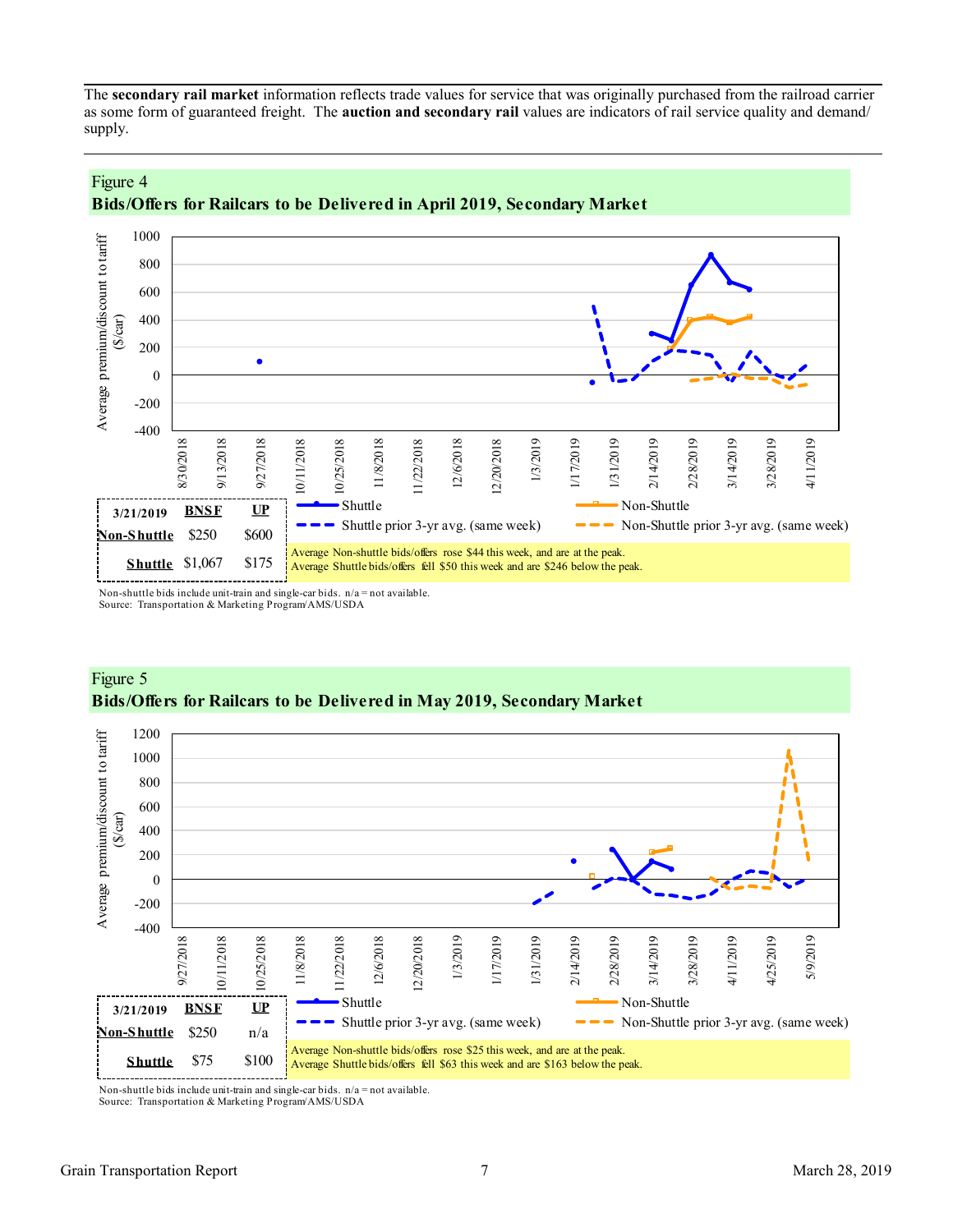



Non-shuttle bids include unit-train and single-car bids. n/a = not available. Source: Transportation & Marketing Program/AMS/USDA

#### Table 6

# **Weekly Secondary Railcar Market (\$/car)<sup>1</sup>**

|                                                        | For the week ending:                                                        |          |               |          | Delivery period |                                                       |          |  |  |  |  |  |  |  |  |  |
|--------------------------------------------------------|-----------------------------------------------------------------------------|----------|---------------|----------|-----------------|-------------------------------------------------------|----------|--|--|--|--|--|--|--|--|--|
|                                                        | 3/21/2019                                                                   | $Apr-19$ | <b>May-19</b> | $Jun-19$ | $Jul-19$        | <b>Aug-19</b>                                         | $Sep-19$ |  |  |  |  |  |  |  |  |  |
|                                                        | <b>BNSF-GF</b>                                                              | 250      | 250           | n/a      | n/a             | n/a                                                   | n/a      |  |  |  |  |  |  |  |  |  |
|                                                        | Change from last week                                                       | (25)     | 100           | n/a      | n/a             | n/a                                                   | n/a      |  |  |  |  |  |  |  |  |  |
| Non-shuttle                                            | Change from same week 2018                                                  | n/a      | n/a           | n/a      | n/a             | n/a                                                   | n/a      |  |  |  |  |  |  |  |  |  |
|                                                        | <b>UP-Pool</b>                                                              | 600      | n/a           | n/a      | n/a             | n/a                                                   | n/a      |  |  |  |  |  |  |  |  |  |
|                                                        | Change from last week                                                       | 112      | n/a           | n/a      | n/a             | n/a                                                   | n/a      |  |  |  |  |  |  |  |  |  |
|                                                        | Change from same week 2018                                                  | n/a      | n/a           | n/a      | n/a             | n/a                                                   | n/a      |  |  |  |  |  |  |  |  |  |
|                                                        | <b>BNSF-GF</b>                                                              | 1067     | 75            | n/a      | n/a             | n/a                                                   | n/a      |  |  |  |  |  |  |  |  |  |
|                                                        | Change from last week                                                       | 75       | (125)         | n/a      | n/a             | n/a                                                   | n/a      |  |  |  |  |  |  |  |  |  |
| Shuttle                                                | Change from same week 2018                                                  | 667      | n/a           | n/a      | n/a             | n/a                                                   | n/a      |  |  |  |  |  |  |  |  |  |
|                                                        | <b>UP-Pool</b>                                                              | 175      | 100           | n/a      | n/a             | n/a                                                   | n/a      |  |  |  |  |  |  |  |  |  |
|                                                        | Change from last week                                                       | (175)    | $\mathbf{0}$  | n/a      | n/a             | n/a                                                   | n/a      |  |  |  |  |  |  |  |  |  |
|                                                        | Change from same week 2018                                                  | (338)    | 300           | n/a      | n/a             | n/a                                                   | n/a      |  |  |  |  |  |  |  |  |  |
|                                                        | <sup>1</sup> Average premium/discount to tariff, \$/car-last week           |          |               |          |                 |                                                       |          |  |  |  |  |  |  |  |  |  |
|                                                        | Note: Bids listed are market INDICATORS only & are NOT guaranteed prices,   |          |               |          |                 |                                                       |          |  |  |  |  |  |  |  |  |  |
|                                                        | $n/a$ = not available; GF = guaranteed freight; P o o l = guaranteed po o l |          |               |          |                 |                                                       |          |  |  |  |  |  |  |  |  |  |
| Data from James B. Joiner Co., Tradewest Brokerage Co. |                                                                             |          |               |          |                 |                                                       |          |  |  |  |  |  |  |  |  |  |
|                                                        |                                                                             |          |               |          |                 | Source: Transportation and Marketing Program/AMS/USDA |          |  |  |  |  |  |  |  |  |  |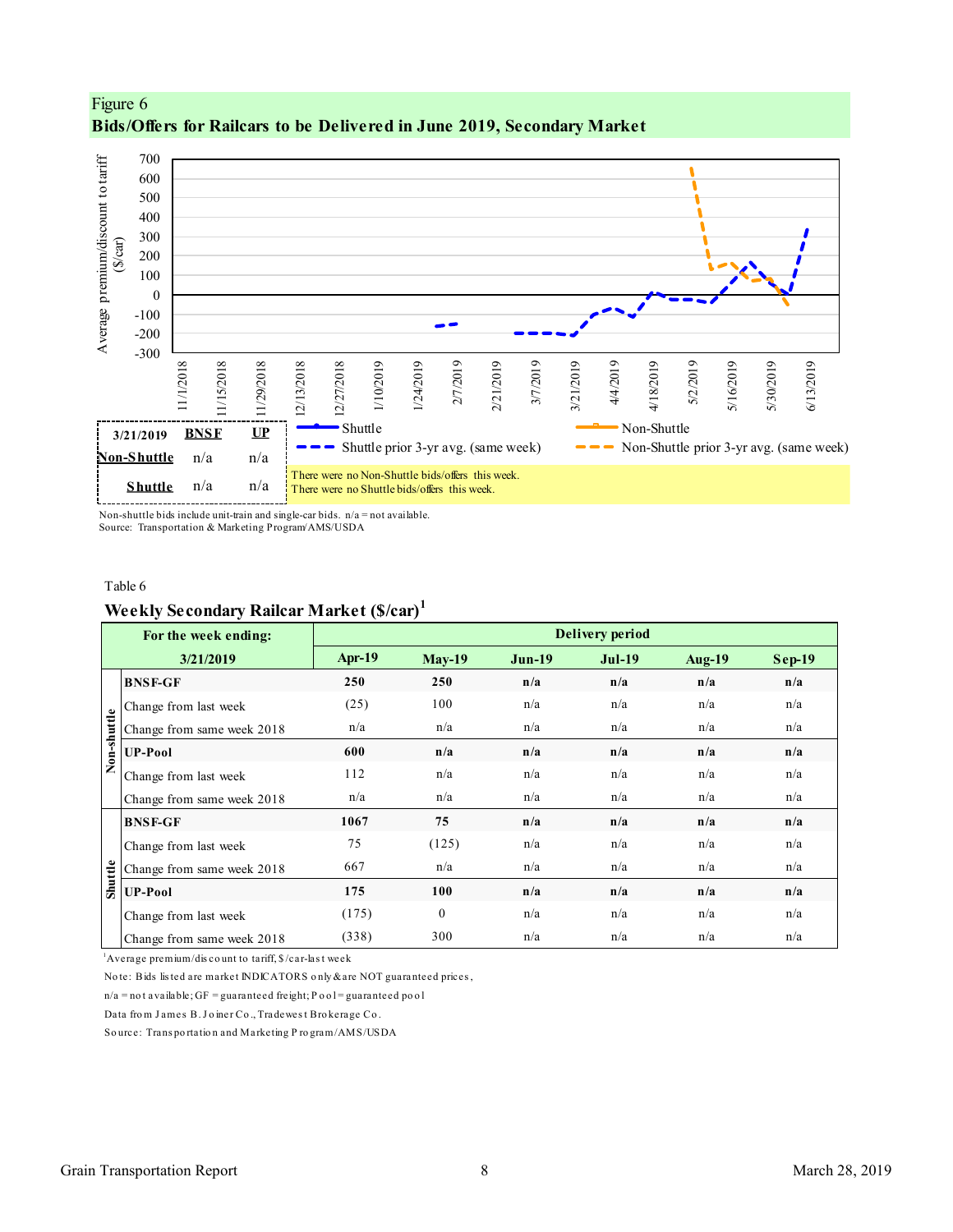The **tariff rail rate** is the base price of freight rail service, and together with **fuel surcharges** and any **auction and secondary rail** values constitute the full cost of shipping by rail. Typically, auction and secondary rail values are a small fraction of the full cost of shipping by rail relative to the tariff rate. High auction and secondary rail values, during times of high rail demand or short supply, can exceed the cost of the tariff rate plus fuel surcharge.

#### Table 7

#### **Tariff Rail Rates for Unit and Shuttle Train Shipments <sup>1</sup>**

|                      |                            |                                        |          | Fuel      |                            |                     | Percent          |
|----------------------|----------------------------|----------------------------------------|----------|-----------|----------------------------|---------------------|------------------|
|                      |                            |                                        | Tariff   | surcharge | Tariff plus surcharge per: |                     | change           |
| <b>March</b> , 2019  | Origin region <sup>3</sup> | <b>Destination region</b> <sup>3</sup> | rate/car | per car   | metric ton                 | bushel <sup>2</sup> | $Y/Y^4$          |
| Unit train           |                            |                                        |          |           |                            |                     |                  |
| Wheat                | Wichita, KS                | St. Louis, MO                          | \$3,983  | \$91      | \$40.46                    | \$1.10              | $\overline{c}$   |
|                      | Grand Forks, ND            | Duluth-Superior, MN                    | \$4,268  | \$0       | \$42.38                    | \$1.15              | 3                |
|                      | Wichita, KS                | Los Angeles, CA                        | \$7,175  | \$0       | \$71.25                    | \$1.94              | 2                |
|                      | Wichita, KS                | New Orleans, LA                        | \$4,540  | \$160     | \$46.68                    | \$1.27              | $\bf{0}$         |
|                      | Sioux Falls, SD            | Galveston-Houston, TX                  | \$6,911  | \$0       | \$68.63                    | \$1.87              | 2                |
|                      | Northwest KS               | Galveston-Houston, TX                  | \$4,816  | \$176     | \$49.57                    | \$1.35              | $\bf{0}$         |
|                      | Amarillo, TX               | Los Angeles, CA                        | \$5,121  | \$244     | \$53.28                    | \$1.45              | 2                |
| Corn                 | Champaign-Urbana, IL       | New Orleans, LA                        | \$4,000  | \$181     | \$41.52                    | \$1.05              | $\mathbf{1}$     |
|                      | Toledo, OH                 | Raleigh, NC                            | \$6,581  | \$0       | \$65.35                    | \$1.66              | $\overline{4}$   |
|                      | Des Moines, IA             | Davenport, IA                          | \$2,258  | \$38      | \$22.80                    | \$0.58              | $\boldsymbol{0}$ |
|                      | Indianapolis, IN           | Atlanta, GA                            | \$5,646  | \$0       | \$56.07                    | \$1.42              | 4                |
|                      | Indianapolis, IN           | Knoxville, TN                          | \$4,704  | \$0       | \$46.71                    | \$1.19              | 4                |
|                      | Des Moines, IA             | Little Rock, AR                        | \$3,609  | \$113     | \$36.96                    | \$0.94              | $\boldsymbol{0}$ |
|                      | Des Moines, IA             | Los Angeles, CA                        | \$5,327  | \$328     | \$56.16                    | \$1.43              | 0                |
| Soybeans             | Minneapolis, MN            | New Orleans, LA                        | \$4,131  | \$171     | \$42.72                    | \$1.16              | 0                |
|                      | Toledo, OH                 | Huntsville, AL                         | \$5,459  | \$0       | \$54.21                    | \$1.48              | 3                |
|                      | Indianapolis, IN           | Raleigh, NC                            | \$6,698  | \$0       | \$66.51                    | \$1.81              | $\overline{4}$   |
|                      | Indianapolis, IN           | Huntsville, AL                         | \$4,937  | \$0       | \$49.03                    | \$1.33              | 4                |
|                      | Champaign-Urbana, IL       | New Orleans, LA                        | \$4,745  | \$181     | \$48.92                    | \$1.33              | $\mathbf{0}$     |
| <b>Shuttle Train</b> |                            |                                        |          |           |                            |                     |                  |
| Wheat                | Great Falls, MT            | Portland, OR                           | \$4,078  | \$0       | \$40.50                    | \$1.10              | 3                |
|                      | Wichita, KS                | Galveston-Houston, TX                  | \$4,296  | \$0       | \$42.66                    | \$1.16              | 3                |
|                      | Chicago, IL                | Albany, NY                             | \$5,896  | \$0       | \$58.55                    | \$1.59              | $\overline{4}$   |
|                      | Grand Forks, ND            | Portland, OR                           | \$5,736  | \$0       | \$56.96                    | \$1.55              | 2                |
|                      | Grand Forks, ND            | Galveston-Houston, TX                  | \$6,056  | \$0       | \$60.14                    | \$1.64              | 2                |
|                      | Northwest KS               | Portland, OR                           | \$5,912  | \$288     | \$61.57                    | \$1.68              | $\mathbf{1}$     |
| Corn                 | Minneapolis, MN            | Portland, OR                           | \$5,180  | \$0       | \$51.44                    | \$1.31              | 4                |
|                      | Sioux Falls, SD            | Tacoma, WA                             | \$5,140  | \$0       | \$51.04                    | \$1.30              | $\overline{4}$   |
|                      | Champaign-Urbana, IL       | New Orleans, LA                        | \$3,800  | \$181     | \$39.53                    | \$1.00              | $\overline{c}$   |
|                      | Lincoln, NE                | Galveston-Houston, TX                  | \$3,880  | \$0       | \$38.53                    | \$0.98              | 5                |
|                      | Des Moines, IA             | Amarillo, TX                           | \$4,060  | \$142     | \$41.72                    | \$1.06              | $\mathbf{2}$     |
|                      | Minneapolis, MN            | Tacoma, WA                             | \$5,180  | \$0       | \$51.44                    | \$1.31              | 4                |
|                      | Council Bluffs, IA         | Stockton, CA                           | \$5,000  | \$0       | \$49.65                    | \$1.26              | 4                |
| Soybeans             | Sioux Falls, SD            | Tacoma, WA                             | \$5,750  | \$0       | \$57.10                    | \$1.55              | 3                |
|                      | Minneapolis, MN            | Portland, OR                           | \$5,800  | \$0       | \$57.60                    | \$1.57              | 3                |
|                      | Fargo, ND                  | Tacoma, WA                             | \$5,650  | \$0       | \$56.11                    | \$1.53              | 3                |
|                      | Council Bluffs, IA         | New Orleans, LA                        | \$4,775  | \$209     | \$49.49                    | \$1.35              | $\bf{0}$         |
|                      | Toledo, OH                 | Huntsville, AL                         | \$4,634  | \$0       | \$46.02                    | \$1.25              | 6                |
|                      | Grand Island, NE           | Portland, OR                           | \$5,710  | \$295     | \$59.63                    | \$1.62              | $\mathbf{0}$     |

<sup>1</sup>A unit train refers to shipments of at least 25 cars. Shuttle train rates are generally available for qualified shipments of

75-120 cars that meet railroad efficiency requirements.

<sup>2</sup>Approximate load per car = 111 short tons (100.7 metric tons): corn 56 lbs./bu., wheat and soybeans 60 lbs./bu.

<sup>3</sup>Regional economic areas are defined by the Bureau of Economic Analysis (BEA)

<sup>4</sup>Percentage change year over year calculated using tariff rate plus fuel surcharge

Sources: www.bnsf.com, www.cn.ca, www.csx.com, www.up.com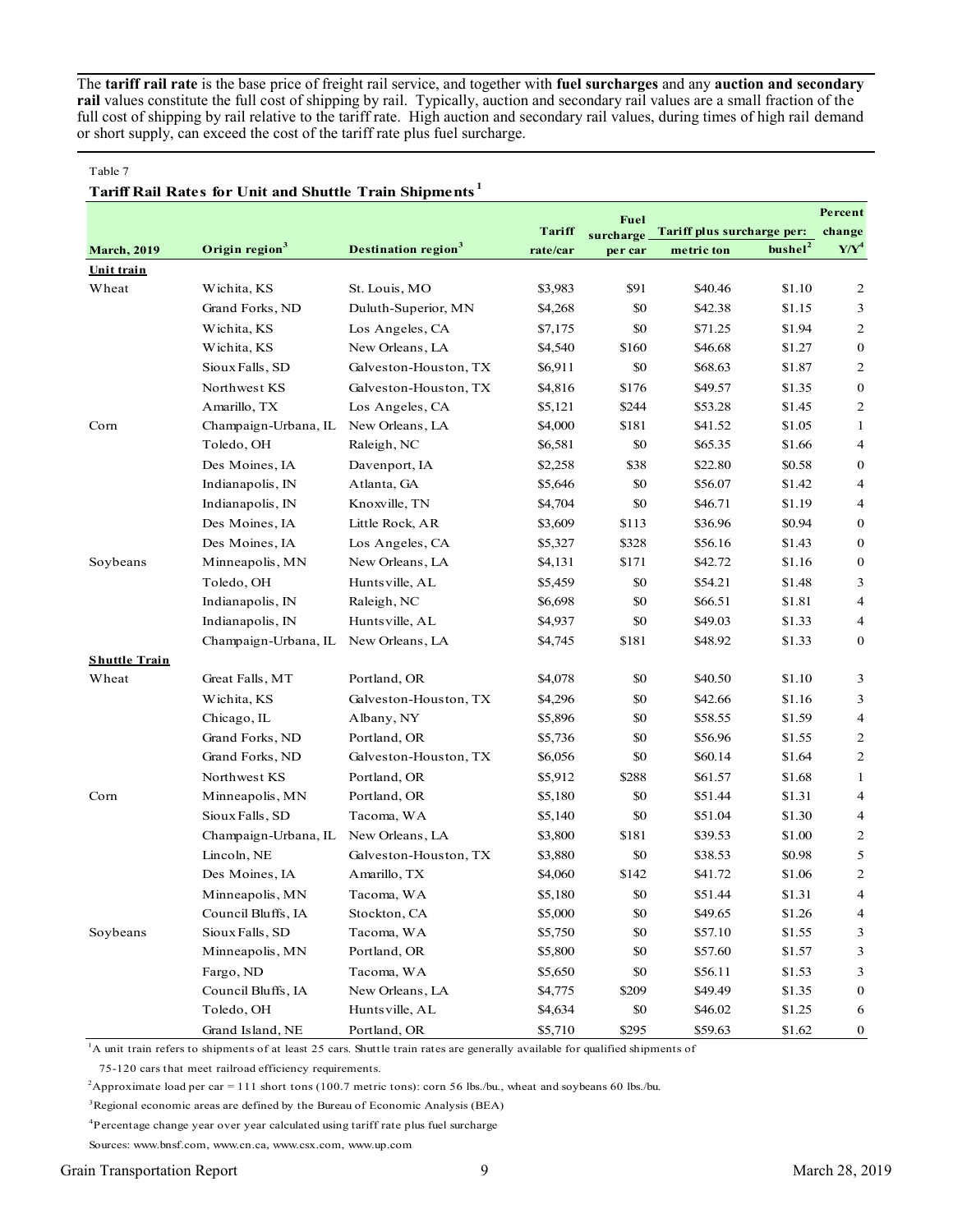|           | Date: March, 2019 |                           |                       | Fuel           |                                      |                     | Percent                 |
|-----------|-------------------|---------------------------|-----------------------|----------------|--------------------------------------|---------------------|-------------------------|
|           | Origin            |                           | <b>Tariff</b>         |                | surcharge Tariff plus surcharge per: |                     | change <sup>4</sup>     |
| Commodity | state             | <b>Destination region</b> | rate/car <sup>1</sup> | $per \, car^2$ | metric ton <sup>3</sup>              | bushel <sup>3</sup> | ${\bf Y\!/\!Y}$         |
| Wheat     | MT                | Chihuahua, CI             | \$7,284               | \$0            | \$74.43                              | \$2.02              | $-2$                    |
|           | OK.               | Cuautitlan, EM            | \$6,743               | \$125          | \$70.18                              | \$1.91              | $\mathfrak{2}$          |
|           | KS                | Guadalajara, JA           | \$7,371               | \$456          | \$79.97                              | \$2.17              | 3                       |
|           | TX                | Salinas Victoria, NL      | \$4,329               | \$77           | \$45.02                              | \$1.22              | $\mathbf{1}$            |
| Corn      | IA                | Guadalajara, JA           | \$8,528               | \$388          | \$91.10                              | \$2.31              | 4                       |
|           | ${\rm SD}$        | Celaya, GJ                | \$7,880               | \$0            | \$80.51                              | \$2.04              | $\overline{c}$          |
|           | <b>NE</b>         | Queretaro, QA             | \$8,207               | \$265          | \$86.56                              | \$2.20              | $\overline{c}$          |
|           | ${\rm SD}$        | Salinas Victoria, NL      | \$6,905               | \$0            | \$70.55                              | \$1.79              | $\overline{c}$          |
|           | MO                | Tlalnepantla, EM          | \$7,573               | \$258          | \$80.02                              | \$2.03              | $\overline{c}$          |
|           | SD                | Torreon, CU               | \$7,480               | \$0            | \$76.43                              | \$1.94              | $\overline{2}$          |
| Soybeans  | MO                | Bojay (Tula), HG          | \$8,284               | \$361          | \$88.33                              | \$2.40              | 3                       |
|           | <b>NE</b>         | Guadalajara, JA           | \$8,842               | \$387          | \$94.29                              | \$2.56              | $\mathfrak{Z}$          |
|           | IA                | El Castillo, JA           | \$9,110               | \$0            | \$93.08                              | \$2.53              | $\overline{\mathbf{c}}$ |
|           | KS                | Torreon, CU               | \$7,714               | \$275          | \$81.62                              | \$2.22              | 4                       |
| Sorghum   | <b>NE</b>         | Celaya, GJ                | \$7,527               | \$350          | \$80.48                              | \$2.04              | 4                       |
|           | KS                | Queretaro, QA             | \$8,000               | \$157          | \$83.34                              | \$2.11              | $\overline{c}$          |
|           | <b>NE</b>         | Salinas Victoria, NL      | \$6,633               | \$126          | \$69.05                              | \$1.75              | 3                       |
|           | <b>NE</b>         | Torreon, CU               | \$6,962               | \$256          | \$73.75                              | \$1.87              | 3                       |

#### Table 8 **Tariff Rail Rates for U.S. Bulk Grain Shipments to Mexico**

<sup>1</sup>Rates are based upon published tariff rates for high-capacity shuttle trains. Shuttle trains are available for qualified shipments of 75--110 cars that meet railroad efficiency requirements.

2 Fuel surcharge adjusted to reflect the change in Ferrocarril Mexicano, S.A. de C.V railroad fuel surcharge policy as of 10/01/2009

<sup>3</sup>Approximate load per car = 97.87 metric tons: Corn & Sorghum 56 lbs/bu, Wheat & Soybeans 60 lbs/bu

<sup>4</sup>Percentage change calculated using tariff rate plus fuel surchage

Sources: www.bnsf.com, www.uprr.com, www.kcsouthern.com

#### Figure 7

# **Railroad Fuel Surcharges, North American Weighted Average <sup>1</sup>**



<sup>1</sup> Weighted by each Class I railroad's proportion of grain traffic for the prior year.

\* Beginning January 2009, the Canadian Pacific fuel surcharge is computed by a monthly average of the bi-weekly fuel surcharge.

\*\*CSX strike price changed from \$2.00/gal. to \$3.75/gal. starting January 1, 2015.

Sources: www.bnsf.com, www.cn.ca, www.cpr.ca, www.csx.com, www.kcsi.com, www.nscorp.com, www.uprr.com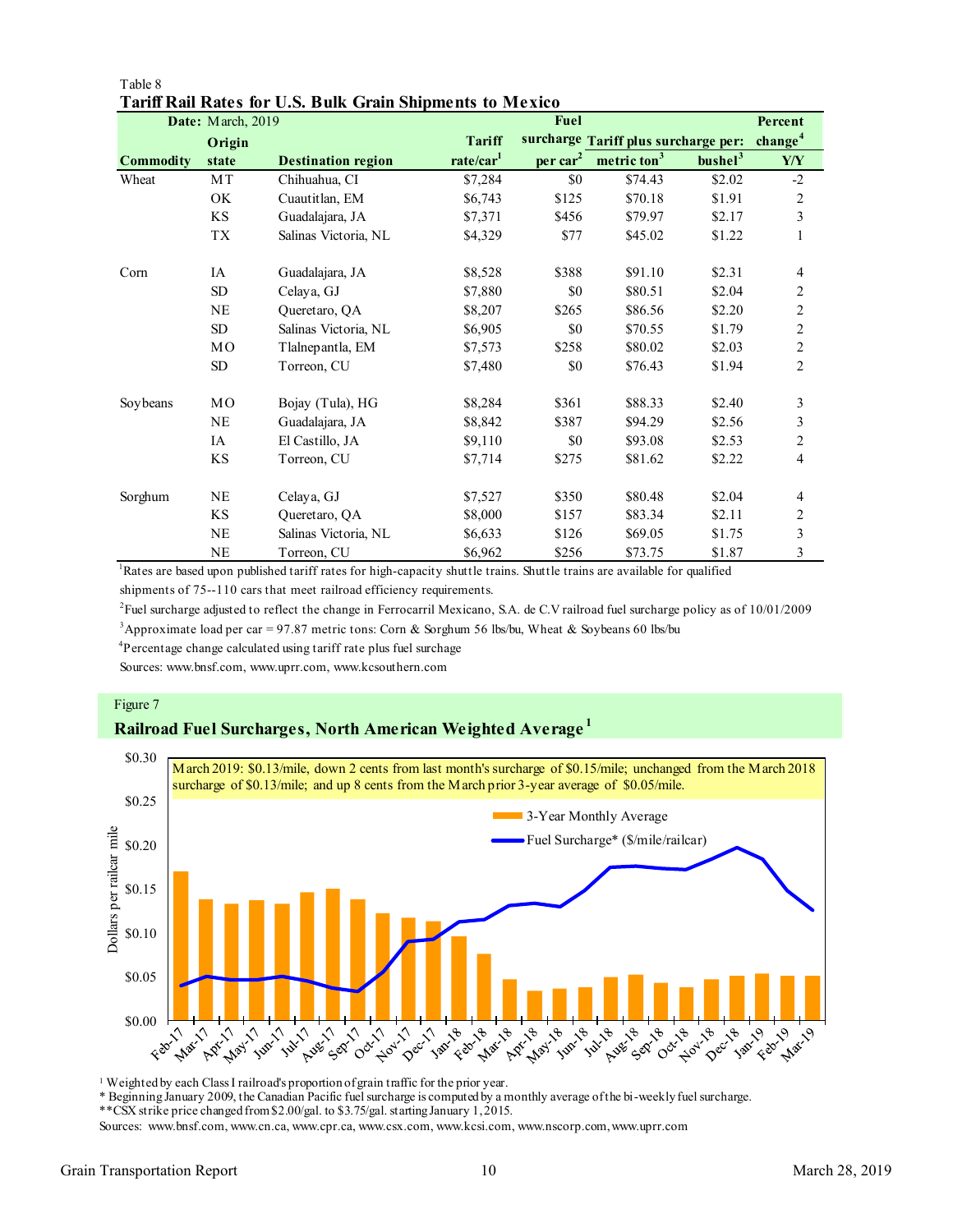# **Barge Transportation**

#### <span id="page-10-0"></span>Figure 8

# **Illinois River Barge Freight Rate1,2**



<sup>1</sup>Rate = percent of 1976 tariff benchmark index (1976 = 100 percent); <sup>2</sup>4-week moving average of the 3-year average. Source: Transportation & Marketing Program/AMS/USDA

#### Table 9 **Weekly Barge Freight Rates: Southbound Only**

|                   |                                           | Twin<br><b>Cities</b> | Mid-<br><b>Mississippi</b> | Lower<br><b>Illinois</b><br><b>River</b> | <b>St. Louis</b> | Cincinnati | Lower<br>Ohio | Cairo-<br><b>Memphis</b> |
|-------------------|-------------------------------------------|-----------------------|----------------------------|------------------------------------------|------------------|------------|---------------|--------------------------|
| Rate <sup>1</sup> | 3/26/2019                                 |                       | $\overline{\phantom{a}}$   | 525                                      | 457              | 492        | 492           | 433                      |
|                   | 3/19/2019                                 |                       |                            | 470                                      | 370              | 450        | 450           | 363                      |
| \$/ton            | 3/26/2019                                 |                       | $\overline{\phantom{a}}$   | 24.36                                    | 18.23            | 23.07      | 19.88         | 13.60                    |
|                   | 3/19/2019                                 |                       | ۰                          | 21.81                                    | 14.76            | 21.11      | 18.18         | 11.40                    |
|                   | Current week % change from the same week: |                       |                            |                                          |                  |            |               |                          |
|                   | Last year                                 |                       |                            | 8                                        | 19               | $-4$       | $-4$          | 12                       |
|                   | $3$ -year avg. $2$                        |                       | $\overline{\phantom{a}}$   | 52                                       | 76               | 61         | 62            | 85                       |
| Rate <sup>1</sup> | April                                     |                       | 488                        | 475                                      | 415              | 450        | 450           | 400                      |
|                   | June                                      | 475                   | 458                        | 443                                      | 363              | 387        | 387           | 333                      |

Source: Transportation & Marketing Programs/AMS/USDA <sup>1</sup>Rate = percent of 1976 tariff benchmark index (1976 = 100 percent); <sup>2</sup>4-week moving average; ton = 2,000 pounds; "-" n/a due to closure

#### **Figure 9 Benchmark tariff rates**

**Calculating barge rate per ton:** (Rate \* 1976 tariff benchmark rate per ton)/100

Select applicable index from market quotes included in tables on this page. The 1976 benchmark rates per ton are provided in map.

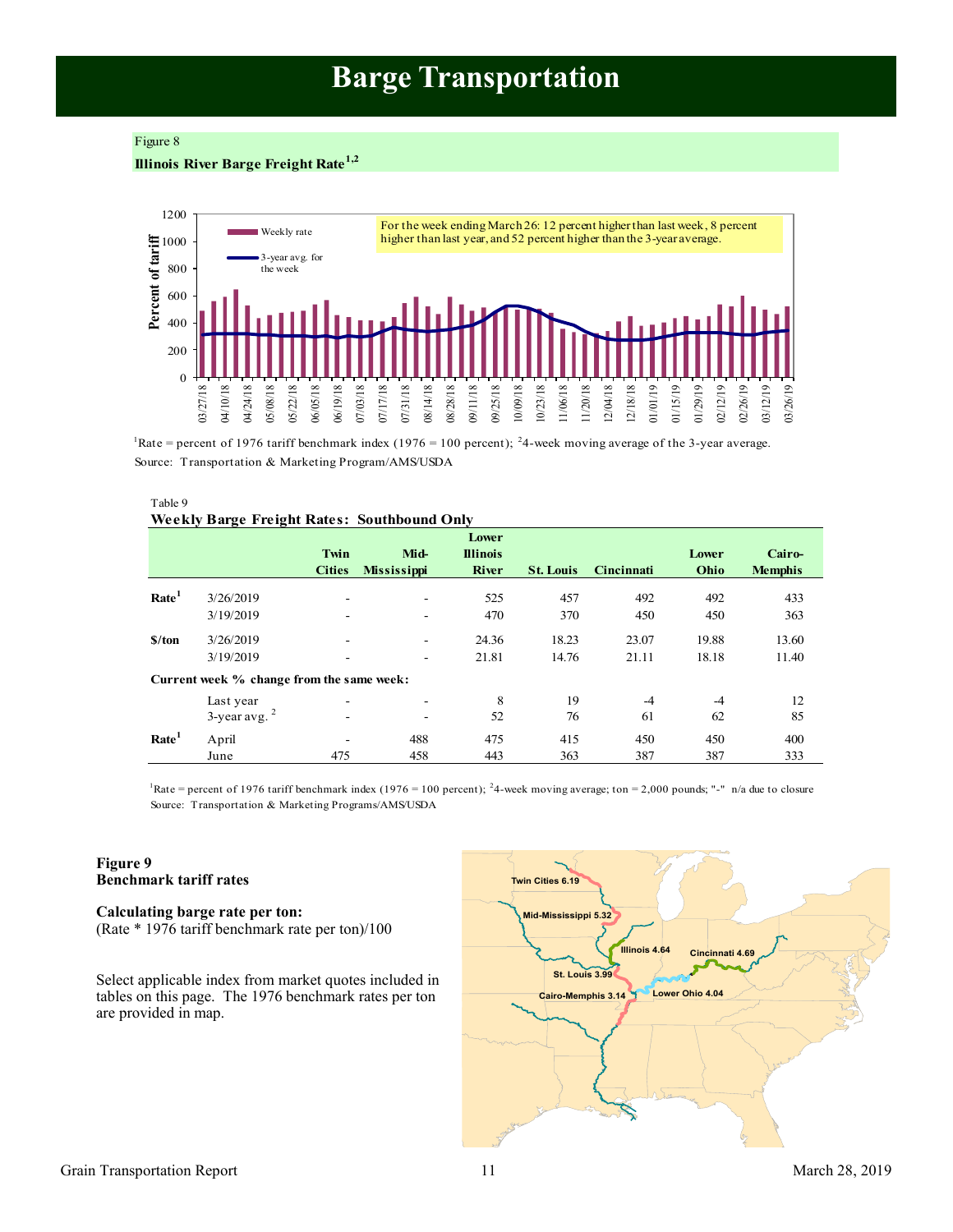# <span id="page-11-0"></span>Figure 10 **Barge Movements on the Mississippi River<sup>1</sup> (Locks 27 - Granite City, IL)**



 $<sup>1</sup>$  The 3-year average is a 4-week moving average.</sup>

Source: U.S. Army Corps of Engineers

#### Table 10

#### **Barge Grain Movements (1,000 tons)**

| For the week ending 03/23/2019 | Corn         | Wheat          | <b>Soybeans</b> | Other    | <b>Total</b> |
|--------------------------------|--------------|----------------|-----------------|----------|--------------|
| Mississippi River              |              |                |                 |          |              |
| Rock Island, IL (L15)          | $\mathbf{0}$ | $\mathbf{0}$   | $\mathbf{0}$    | $\theta$ | $\theta$     |
| Winfield, MO (L25)             | 38           | $\overline{c}$ | 2               | $\Omega$ | 41           |
| Alton, IL $(L26)$              | 197          | 2              | 47              | 0        | 246          |
| Granite City, IL (L27)         | 198          | $\overline{2}$ | 47              | $\Omega$ | 247          |
| Illinois River (L8)            | 90           | $\mathbf{0}$   | 23              | $\theta$ | 113          |
| Ohio River (OLMSTED)           | 215          | 14             | 130             | 7        | 366          |
| <b>Arkansas River (L1)</b>     | $\mathbf{0}$ | 45             | 39              | $\theta$ | 84           |
| Weekly total - 2019            | 413          | 61             | 217             | 7        | 697          |
| Weekly total - 2018            | 634          | 84             | 251             |          | 976          |
| $2019$ YTD <sup>1</sup>        | 2,565        | 519            | 2,346           | 34       | 5,464        |
| $2018$ YTD <sup>1</sup>        | 3,499        | 366            | 2,596           | 42       | 6,504        |
| 2019 as % of 2018 YTD          | 73           | 142            | 90              | 82       | 84           |
| Last 4 weeks as % of $2018^2$  | 59           | 128            | 111             | 146      | 76           |
| Total 2018                     | 23,349       | 1,674          | 12,819          | 133      | 37,975       |

<sup>1</sup> Weekly total, YTD (year-to-date) and calendar year total includes Miss/27, Ohio/OLMSTED, and Ark/1; "Other" refers to oats, barley, sorghum, and rye.

 $2$  As a percent of same period in 2018.

Note: 1. Total may not add exactly, due to rounding.

2. Starting from 11/24/2018, weekly movement through Ohio 52 is replaced by Olmsted.

Source: U.S. Army Corps of Engineers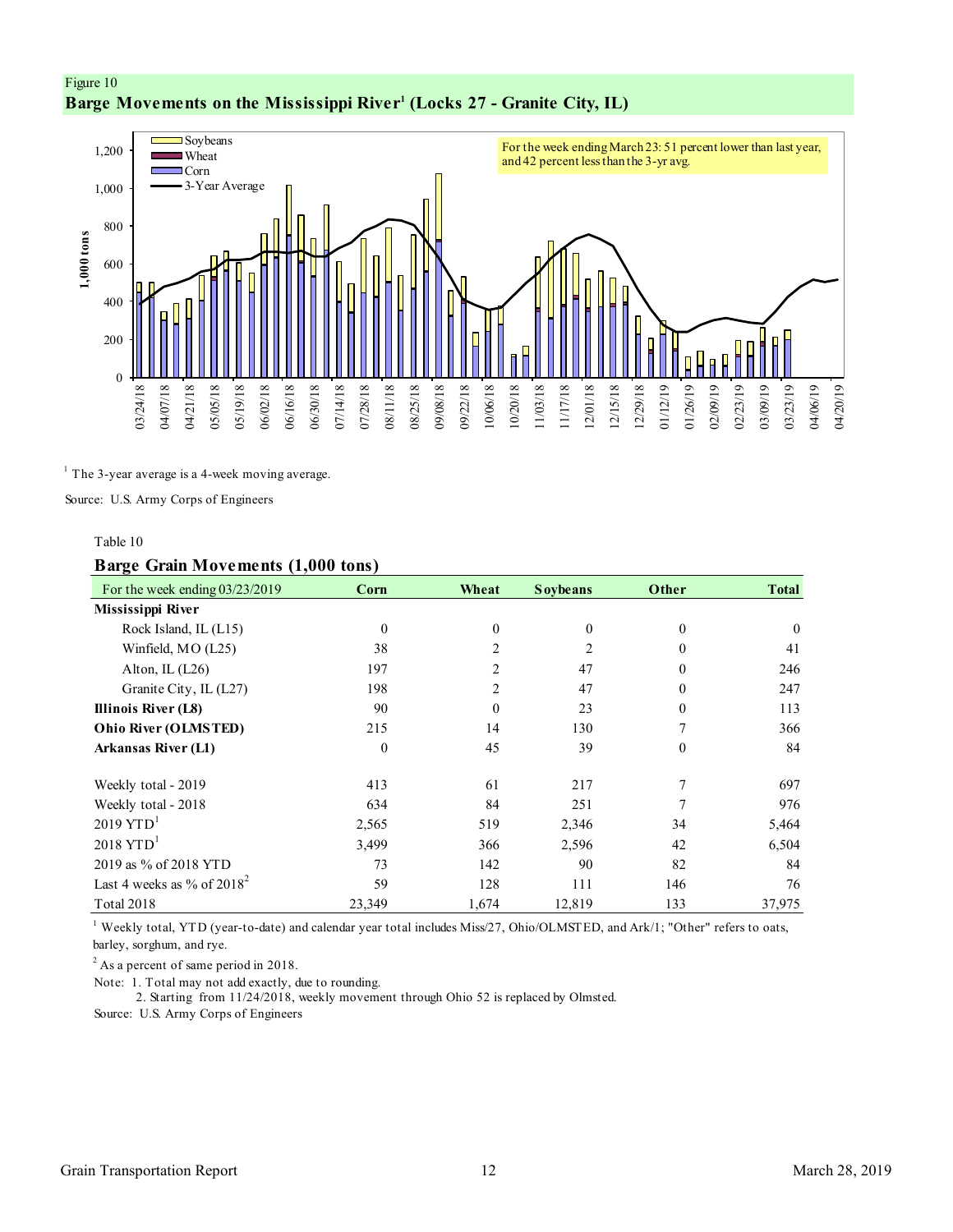## <span id="page-12-0"></span>Figure 11 **Upbound Empty Barges Transiting Mississippi River Locks 27, Arkansas River Lock and Dam 1, and Ohio River Olmsted Locks and Dam**



Source: U.S. Army Corps of Engineers





Source: U.S. Army Corps of Engineers and GIPSA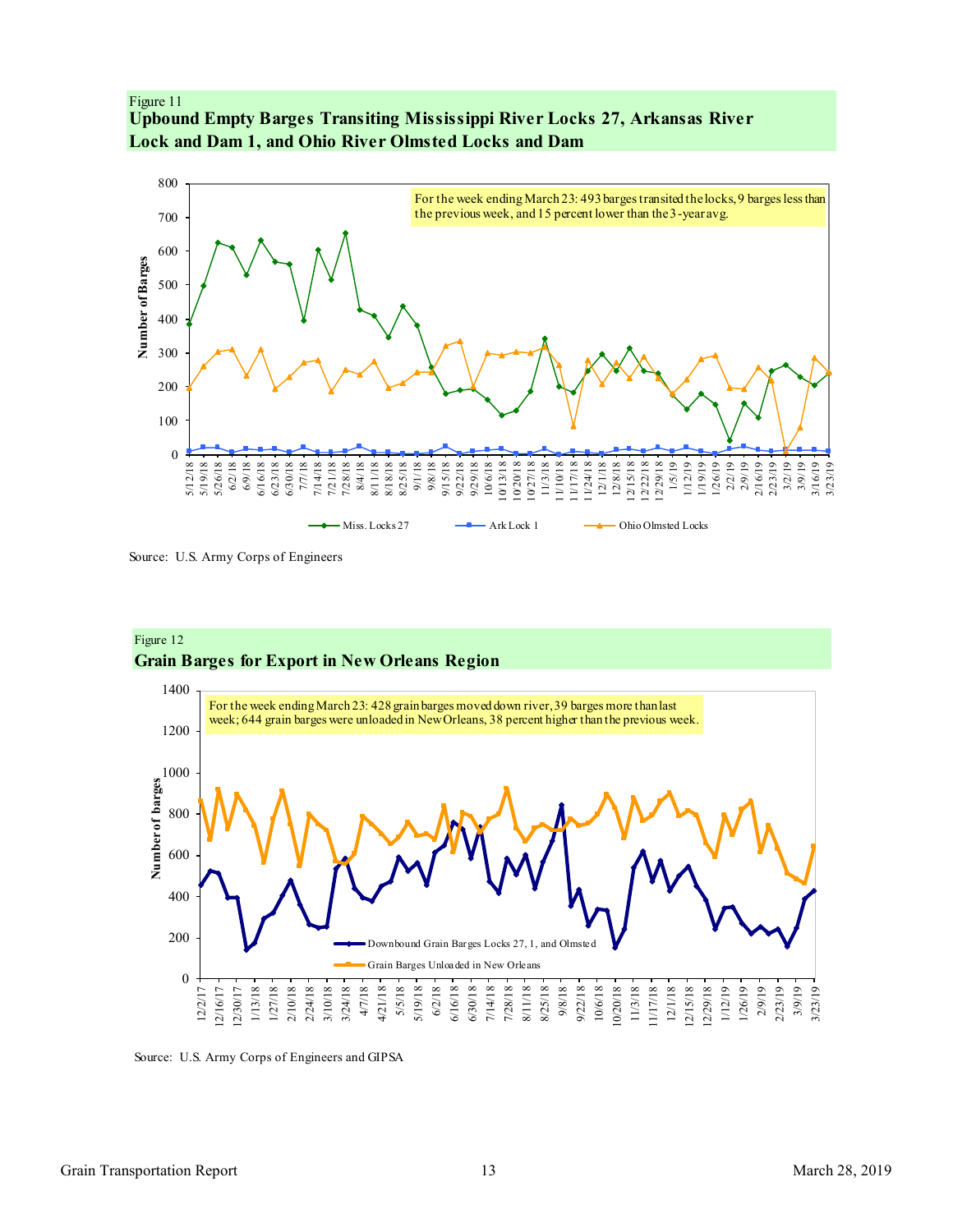<span id="page-13-1"></span><span id="page-13-0"></span>The **weekly diesel price** provides a proxy for trends in U.S. truck rates as diesel fuel is a significant expense for truck grain movements.

| Table 11     |                                                                       |                    |          |          |  |  |
|--------------|-----------------------------------------------------------------------|--------------------|----------|----------|--|--|
|              | Retail on-Highway Diesel Prices, Week Ending 3/25/2019 (US \$/gallon) |                    |          |          |  |  |
|              |                                                                       | <b>Change from</b> |          |          |  |  |
| Region       | Location                                                              | Price              | Week ago | Year ago |  |  |
| Ι            | East Coast                                                            | 3.132              | 0.008    | 0.094    |  |  |
|              | New England                                                           | 3.214              | 0.014    | 0.099    |  |  |
|              | Central Atlantic                                                      | 3.310              | $-0.003$ | 0.093    |  |  |
|              | Lower Atlantic                                                        | 2.995              | 0.014    | 0.097    |  |  |
| $_{\rm II}$  | M idwest                                                              | 2.993              | 0.001    | 0.059    |  |  |
| Ш            | Gulf Coast                                                            | 2.876              | 0.007    | 0.053    |  |  |
| IV           | Rocky Mountain                                                        | 2.974              | 0.030    | $-0.017$ |  |  |
| $\mathbf{V}$ | <b>West Coast</b>                                                     | 3.526              | 0.029    | 0.088    |  |  |
|              | West Coast less California                                            | 3.156              | 0.017    | 0.009    |  |  |
|              | California                                                            | 3.819              | 0.038    | 0.150    |  |  |
| Total        | U.S.                                                                  | 3.080              | 0.010    | 0.070    |  |  |

<sup>1</sup>Diesel fuel prices include all taxes. Prices represent an average of all types of diesel fuel.

Source: Energy Information Administration/U.S. Department of Energy (www.eia.doe.gov)



Source: Retail On-Highway Diesel Prices, Energy Information Administration, Dept. of Energy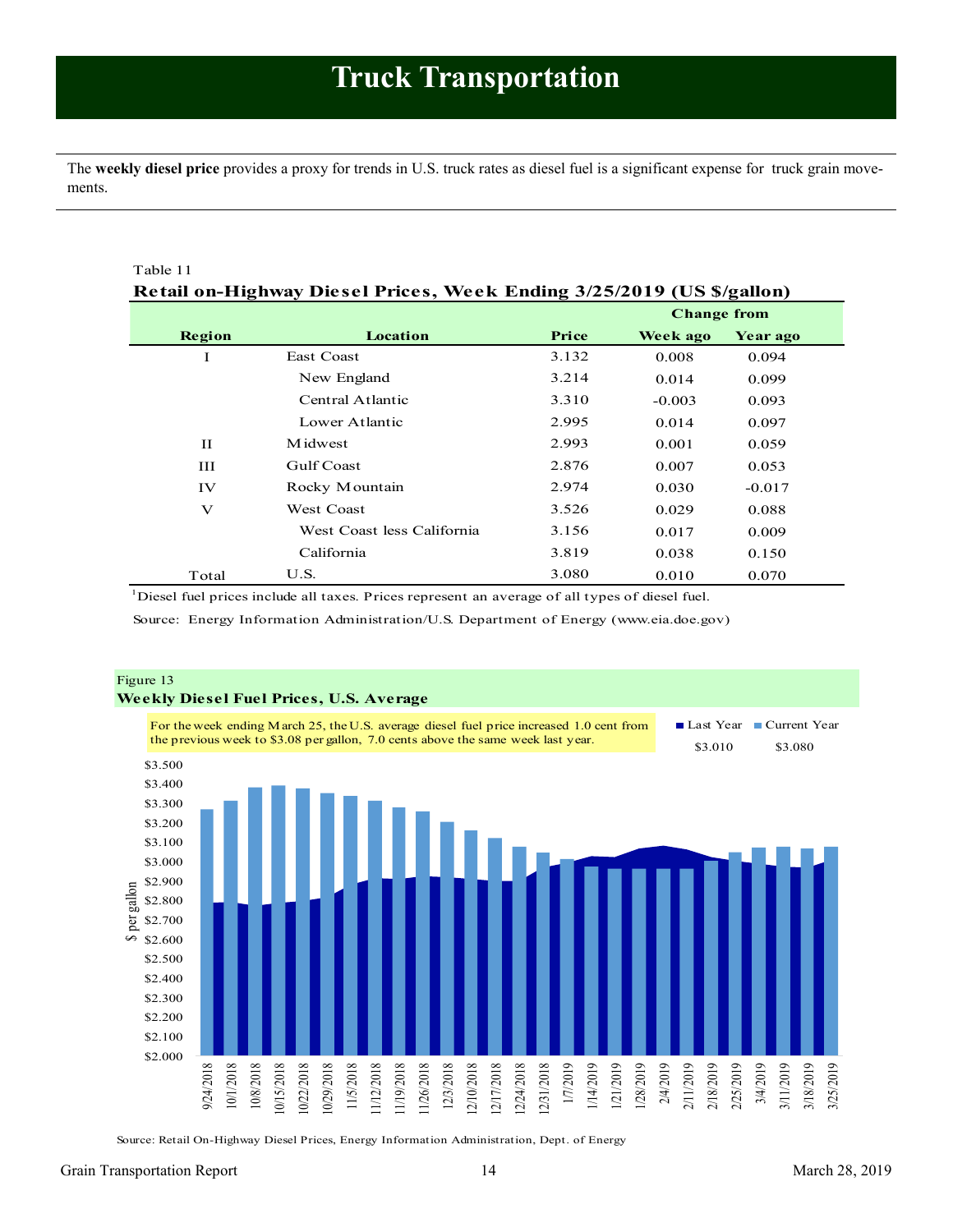#### <span id="page-14-1"></span><span id="page-14-0"></span>Table 12

**U.S. Export Balances and Cumulative Exports (1,000 metric tons)**

|                                                |            |            | Wheat      |            |            |           | Corn   | <b>Soybeans</b> | <b>Total</b> |
|------------------------------------------------|------------|------------|------------|------------|------------|-----------|--------|-----------------|--------------|
| For the week ending                            | <b>HRW</b> | <b>SRW</b> | <b>HRS</b> | <b>SWW</b> | <b>DUR</b> | All wheat |        |                 |              |
| <b>Export Balances</b>                         |            |            |            |            |            |           |        |                 |              |
| 3/14/2019                                      | 2,415      | 875        | 1,334      | 1,024      | 121        | 5,769     | 13,934 | 13,189          | 32,892       |
| This week year ago                             | 1,183      | 627        | 1,425      | 990        | 95         | 4,321     | 23,514 | 9,818           | 37,653       |
| Cumulative exports-marketing year <sup>2</sup> |            |            |            |            |            |           |        |                 |              |
| 2018/19 YTD                                    | 5,675      | 2,186      | 5,103      | 4,049      | 360        | 17,374    | 27,819 | 28,317          | 73,510       |
| 2017/18 YTD                                    | 7,642      | 1,738      | 4,450      | 4,028      | 276        | 18,134    | 21,587 | 40,216          | 79,937       |
| YTD 2018/19 as % of 2017/18                    | 74         | 126        | 115        | 101        | 130        | 96        | 129    | 70              | 92           |
| Last 4 wks as % of same period $2017/18$       | 210        | 148        | 98         | 113        | 121        | 140       | 60     | 135             | 89           |
| 2017/18 Total                                  | 9,150      | 2,343      | 5,689      | 4,854      | 384        | 22,419    | 57,209 | 56,214          | 135,842      |
| 2016/17 Total                                  | 11.096     | 2,285      | 7,923      | 4,254      | 484        | 26,042    | 41,864 | 51,156          | 119,062      |

<sup>1</sup> Current unshipped (outstanding) export sales to date

 $2$  Shipped export sales to date; new marketing year now in effect for corn, soybeans, and wheat Note: YTD = year-to-date. Marketing Year: wheat =  $6/01-5/31$ , corn & soybeans =  $9/01-8/31$ 

Source: Foreign Agricultural Service/USDA (www.fas.usda.gov)

#### Table 13

#### **Top 5 Importers <sup>1</sup> of U.S. Corn**

| Table 13                                  |                                      |               |              |                      |
|-------------------------------------------|--------------------------------------|---------------|--------------|----------------------|
| Top 5 Importers <sup>1</sup> of U.S. Corn |                                      |               |              |                      |
| For the week ending 3/14/2019             | <b>Total Commitments<sup>2</sup></b> |               | % change     | Exports <sup>3</sup> |
|                                           | 2018/19                              | 2017/18       | current MY   | 3-year avg           |
|                                           | <b>Current MY</b>                    | Last MY       | from last MY | 2015-2017            |
|                                           |                                      | $-1,000$ mt - |              |                      |
| Mexico                                    | 13,456                               | 11,689        | 15           | 13,691               |
| Japan                                     | 8,861                                | 8,191         | 8            | 11,247               |
| Korea                                     | 3,402                                | 3,023         | 13           | 4,754                |
| Colombia                                  | 3,256                                | 3,051         | 7            | 4,678                |
| Peru                                      | 1,877                                | 2,240         | (16)         | 2,975                |
| <b>Top 5 Importers</b>                    | 30,851                               | 28,194        | 9            | 37,344               |
| <b>Total US corn export sales</b>         | 41,754                               | 45,102        | (7)          | 53,184               |
| % of Projected                            | 67%                                  | 73%           |              |                      |
| Change from prior week <sup>2</sup>       | 856                                  | 1,470         |              |                      |
| Top 5 importers' share of U.S. corn       |                                      |               |              |                      |
| export sales                              | 74%                                  | 63%           |              | 70%                  |
| <b>USDA</b> forecast, March 2019          | 62,341                               | 62,036        | $\mathbf{0}$ |                      |
| Corn Use for Ethanol USDA forecast,       |                                      |               |              |                      |
| <b>March 2019</b>                         | 140,970                              | 142,367       | (1)          |                      |

(n) indicates negative number.

<sup>1</sup>Based on FAS Marketing Year Ranking Reports for 2017/18 - www.fas.usda.gov; Marketing year (MY) = Sep 1 - Aug 31.

<sup>2</sup>Cumulative Exports (shipped) + Outstanding Sales (unshipped), FAS Weekly Export Sales Report, or Export Sales Query--

http://www.fas.usda.gov/esrquery/. Total commitments change (net sales) from prior week could include revisions from previous week's outstanding sales or accumulated sales.

3 FAS Marketing Year Ranking Reports - http://apps.fas.usda.gov/export-sales/myrkaug.htm; 3-yr average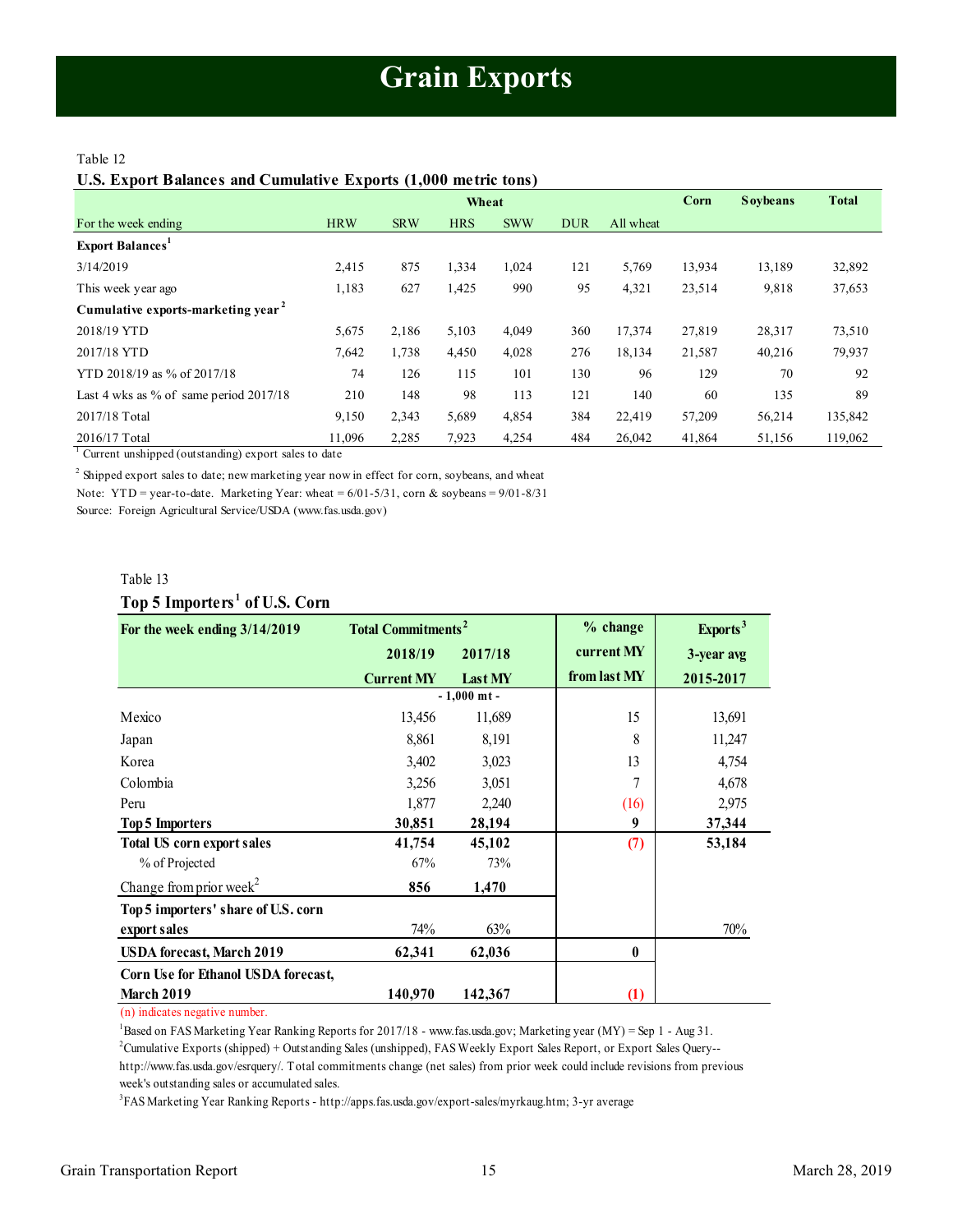#### Table 14

# **Top 5 Importers <sup>1</sup> of U.S. Soybeans**

<span id="page-15-0"></span>

| Top 5 Importers <sup>1</sup> of U.S. Soybeans |                   |                                      |              |                      |
|-----------------------------------------------|-------------------|--------------------------------------|--------------|----------------------|
| For the week ending 3/14/2019                 |                   | <b>Total Commitments<sup>2</sup></b> | % change     | Exports <sup>3</sup> |
|                                               | 2018/19           | 2017/18                              | current MY   | 3-yr avg.            |
|                                               | <b>Current MY</b> | Last MY                              | from last MY | 2015-2017            |
|                                               |                   | $-1,000$ mt -                        |              | $-1,000$ mt -        |
| China                                         | 11,218            | 28,526                               | (61)         | 31,228               |
| Mexico                                        | 4,567             | 3,621                                | 26           | 3,716                |
| Indonesia                                     | 1,589             | 1,467                                | 8            | 2,250                |
| Japan                                         | 1,939             | 1,697                                | 14           | 2,145                |
| Netherlands                                   | 1,679             | 995                                  | 69           | 2,209                |
| Top 5 importers                               | 20,993            | 36,307                               | (42)         | 41,549               |
| <b>Total US soybean export sales</b>          | 41,506            | 50,034                               | (17)         | 55,113               |
| % of Projected                                | 81%               | 86%                                  |              |                      |
| Change from prior week <sup>2</sup>           | 400               | 759                                  |              |                      |
| Top 5 importers' share of U.S.                |                   |                                      |              |                      |
| soybean export sales                          | 51%               | 73%                                  |              | 75%                  |
| <b>USDA</b> forecast, March 2019              | 51,090            | 58,011                               | 88           |                      |
| (n) indicates negative number.                |                   |                                      |              |                      |

(n) indicates negative number.

<sup>1</sup>Bas ed o n FAS Marketing Year Ranking Repo rts fo r 2017/18 - www.fas .us da.go v; Marketing year (MY) = Sep 1 - Aug 31.

Cumulative Exports (shipped)+Outstanding Sales (unshipped), FAS Weekly Export Sales Report, or Export Sales Query-<br>http://www.fas.usda.gov/esrquery/. The total commitments change (net sales) from prior week could include r (n) indicates negative number.<br><sup>1</sup>Based on FAS Marketing Year Ranking Reports for 2017/18 - www.fas.usda.gov; Marketing year (MY) = Sep 1 - Aug 31.<br><sup>2</sup>Cumulative Exports (shipped) + Outstanding Sales (uns hipped), FAS Week http://www.fas.us da.go v/es rquery/. The to tal commitments change (net sales) from prior week could include reivisions from previous week's outs tanding sales and/or accumulated sales <sup>1</sup> Based on FAS Marketing Year Ranking Re<sup>3</sup><br>Cumulative Exports (shipped) + Outs tanding<br>http://www.fas.usda.gov/esrquery/. The total<br>outs tanding sales and/or accumulated sales

3

#### Table 15 **Top 10 Importers <sup>1</sup> of All U.S. Wheat**

| Table 15                                        |                   |                                      |              |                      |
|-------------------------------------------------|-------------------|--------------------------------------|--------------|----------------------|
| Top 10 Importers <sup>1</sup> of All U.S. Wheat |                   |                                      |              |                      |
| For the week ending 3/14/2019                   |                   | <b>Total Commitments<sup>2</sup></b> | % change     | Exports <sup>3</sup> |
|                                                 | 2018/19           | 2017/18                              | current MY   | $3-yr$ avg           |
|                                                 | <b>Current MY</b> | Last MY                              | from last MY | 2015-2017            |
|                                                 | $-1,000$ mt -     |                                      |              | $-1,000$ mt -        |
| Mexico                                          | 2,758             | 2,766                                | (0)          | 2,781                |
| Japan                                           | 2,580             | 2,665                                | (3)          | 2,649                |
| Philippines                                     | 2,880             | 2,481                                | 16           | 2,441                |
| Korea                                           | 1,554             | 1,407                                | 10           | 1,257                |
| Nigeria                                         | 1,427             | 1,111                                | 28           | 1,254                |
| Indonesia                                       | 1,132             | 1,164                                | (3)          | 1,076                |
| Taiwan                                          | 1,096             | 1,105                                | (1)          | 1,066                |
| China                                           | 42                | 926                                  | (95)         | 944                  |
| Colombia                                        | 592               | 301                                  | 97           | 714                  |
| Thailand                                        | 742               | 634                                  | 17           | 618                  |
| Top 10 importers                                | 14,804            | 14,558                               | 2            | 14,800               |
| <b>Total US wheat export sales</b>              | 23,143            | 22,455                               | 3            | 22,869               |
| % of Projected                                  | 88%               | 91%                                  |              |                      |
| Change from prior week <sup>2</sup>             | 299               | 265                                  |              |                      |
| Top 10 importers' share of U.S.                 |                   |                                      |              |                      |
| wheat export sales                              | 64%               | 65%                                  |              | 65%                  |
| <b>USDA</b> forecast, March 2019                | 26,294            | 24,550                               | 7            |                      |

(n) indicates negative number.

<sup>1</sup> Based on FAS Marketing Year Ranking Reports for 2017/18 - www.fas.usda.gov; Marketing year = Jun 1 - May 31.

2 Cumulative Exports (shipped) + Outstanding Sales (unshipped), FAS Weekly Export Sales Report, or Export Sales Query--

outstanding and/or accumulated sales http://www.fas.usda.gov/esrquery/. Total commitments change (net sales) from prior week could include revisions from the previous week's

<sup>3</sup> FAS Marketing Year Final Reports - www.fas.usda.gov/export-sales/myfi\_rpt.htm.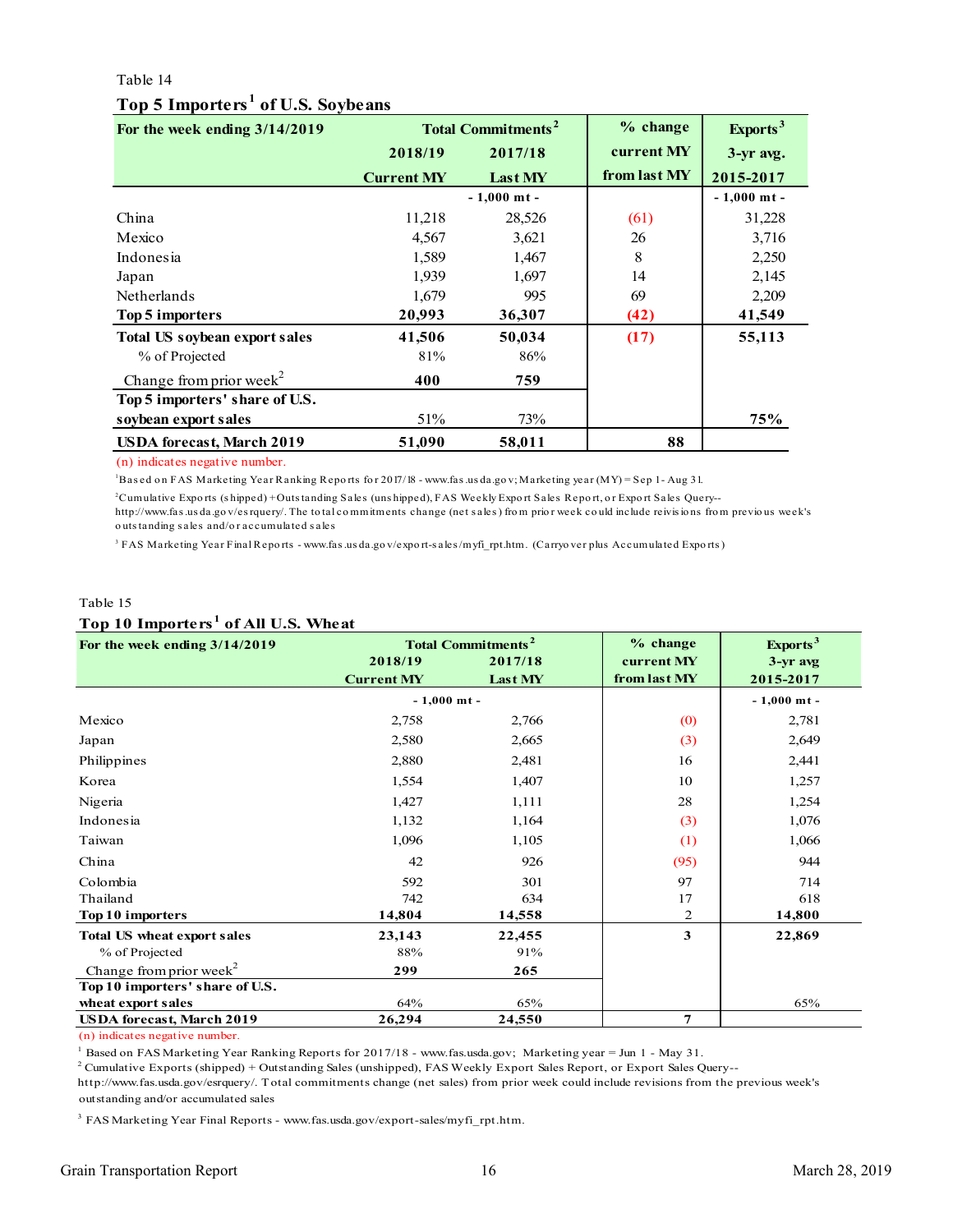# <span id="page-16-0"></span>**Grain Inspections for Export by U.S. Port Region (1,000 metric tons)**

|                          | <b>For the Week Ending</b>                                                                                                         | <b>Previous</b>       | <b>Current Week</b>     |                  |                  | 2019 YTD as   |                  | Last 4-weeks as % of: |             |
|--------------------------|------------------------------------------------------------------------------------------------------------------------------------|-----------------------|-------------------------|------------------|------------------|---------------|------------------|-----------------------|-------------|
| <b>Port Regions</b>      | 03/21/19                                                                                                                           | Week*                 | as % of Previous        | 2019 YTD*        | 2018 YTD*        | % of 2018 YTD | <b>Last Year</b> | Prior 3-yr. avg.      | 2018 Total* |
| <b>Pacific Northwest</b> |                                                                                                                                    |                       |                         |                  |                  |               |                  |                       |             |
| Wheat                    | 117                                                                                                                                | 180                   | 65                      | 2,840            | 2,461            | 115           | 125              | 87                    | 13,315      |
| Com                      | 239                                                                                                                                | 235                   | 102                     | 2,413            | 3,809            | 63            | 47               | 64                    | 20,024      |
| Soybeans                 | 353                                                                                                                                | 283                   | 125                     | 3,186            | 3,380            | 94            | 132              | 136                   | 7,719       |
| <b>Total</b>             | 709                                                                                                                                | 697                   | 102                     | 8,439            | 9,650            | 87            | 86               | 91                    | 41,058      |
| <b>Mississippi Gulf</b>  |                                                                                                                                    |                       |                         |                  |                  |               |                  |                       |             |
| Wheat                    | 63                                                                                                                                 | 82                    | 77                      | 1,143            | 1,017            | 112           | 91               | 105                   | 3,896       |
| Com                      | 594                                                                                                                                | 404                   | 147                     | 5,846            | 6,449            | 91            | 73               | 66                    | 33,735      |
| Soybeans                 | 429                                                                                                                                | 450                   | 95                      | 7,000            | 7,354            | 95            | 101              | 101                   | 28,124      |
| <b>Total</b>             | 1,086                                                                                                                              | 935                   | 116                     | 13,988           | 14,820           | 94            | 85               | 81                    | 65,755      |
| <b>Texas Gulf</b>        |                                                                                                                                    |                       |                         |                  |                  |               |                  |                       |             |
| Wheat                    | 152                                                                                                                                | 99                    | 154                     | 1,354            | 1,158            | 117           | 122              | 116                   | 3,198       |
| Com                      | 30                                                                                                                                 | $22\,$                | 138                     | 146              | 131              | 112           | 123              | 132                   | 730         |
| Soybeans                 | $\boldsymbol{0}$                                                                                                                   | $\boldsymbol{0}$      | n/a                     | $\boldsymbol{0}$ | $\boldsymbol{0}$ | n/a           | n/a              | n/a                   | 69          |
| <b>Total</b>             | 182                                                                                                                                | 121                   | 151                     | 1,500            | 1,289            | 116           | 122              | 118                   | 3,997       |
| <b>Interior</b>          |                                                                                                                                    |                       |                         |                  |                  |               |                  |                       |             |
| Wheat                    | 27                                                                                                                                 | 37                    | $72\,$                  | 358              | 359              | 100           | 107              | 107                   | 1,614       |
| Com                      | 115                                                                                                                                | 121                   | 95                      | 1,508            | 1,591            | 95            | 95               | 95                    | 8,650       |
| Soybeans                 | 108                                                                                                                                | 99                    | 109                     | 1,436            | 1,358            | 106           | 95               | 125                   | 6,729       |
| <b>Total</b>             | 250                                                                                                                                | 257                   | 97                      | 3,302            | 3,308            | 100           | 96               | 107                   | 16,993      |
| <b>Great Lakes</b>       |                                                                                                                                    |                       |                         |                  |                  |               |                  |                       |             |
| Wheat                    | $\boldsymbol{0}$                                                                                                                   | $\,$                  | $\boldsymbol{0}$        | $30\,$           | 19               | 157           | n/a              | 300                   | 894         |
| Com                      | $\boldsymbol{0}$                                                                                                                   | $\boldsymbol{0}$      | n/a                     | $\boldsymbol{0}$ | $\boldsymbol{0}$ | n/a           | n/a              | n/a                   | 404         |
| Soybeans                 | $\boldsymbol{0}$                                                                                                                   | $\boldsymbol{0}$      | $\mathbf{n}/\mathbf{a}$ | 16               | $\boldsymbol{0}$ | n/a           | n/a              | n/a                   | 1,192       |
| <b>Total</b>             | $\pmb{0}$                                                                                                                          | $\boldsymbol{\delta}$ | $\pmb{0}$               | 47               | 19               | 242           | n/a              | 300                   | 2,491       |
| <b>Atlantic</b>          |                                                                                                                                    |                       |                         |                  |                  |               |                  |                       |             |
| Wheat                    | 0                                                                                                                                  | 0                     | n/a                     |                  | 64               | 1             | 1                |                       | 69          |
| Com                      | 0                                                                                                                                  | 7                     | 0                       | 35               | $\pmb{0}$        | n/a           | n/a              | 460                   | 138         |
| Soybeans                 | 13                                                                                                                                 | 63                    | 21                      | 341              | 506              | 67            | 86               | 79                    | 2,047       |
| <b>Total</b>             | 13                                                                                                                                 | $70\,$                | 19                      | 377              | 570              | 66            | 66               | 69                    | 2,253       |
| U.S. total from ports*   |                                                                                                                                    |                       |                         |                  |                  |               |                  |                       |             |
| Wheat                    | 358                                                                                                                                | 405                   | 88                      | 5,725            | 5,079            | 113           | 111              | 97                    | 22,986      |
| Com                      | 979                                                                                                                                | 789                   | 124                     | 9,949            | 11,979           | 83            | 68               | 70                    | 63,682      |
| Soybeans                 | 903                                                                                                                                | 894                   | 101                     | 11,979           | 12,598           | 95            | 107              | 113                   | 45,879      |
| <b>Total</b>             | 2,240                                                                                                                              | 2,089                 | 107                     | 27,653           | 29,656           | 93            | 88               | 89                    | 132,547     |
|                          | *Data includes revisions from prior weeks; some regional totals may not add exactly due to rounding.                               |                       |                         |                  |                  |               |                  |                       |             |
|                          | Source: Grain Inspection, Packers and Stockyards Administration/USDA (www.gipsa.usda.gov); YTD= year-to-date; n/a = not applicable |                       |                         |                  |                  |               |                  |                       |             |

The United States exports approximately one-quarter of the grain it produces. On average, this includes nearly 45 percent of U.S.-grown wheat, 50 percent of U.S.-grown soybeans, and 20 percent of the U.S.-grown corn. Approximately 55 percent of the U.S. export grain ship-<br>ments departed through the U.S. Gulf region in 2017.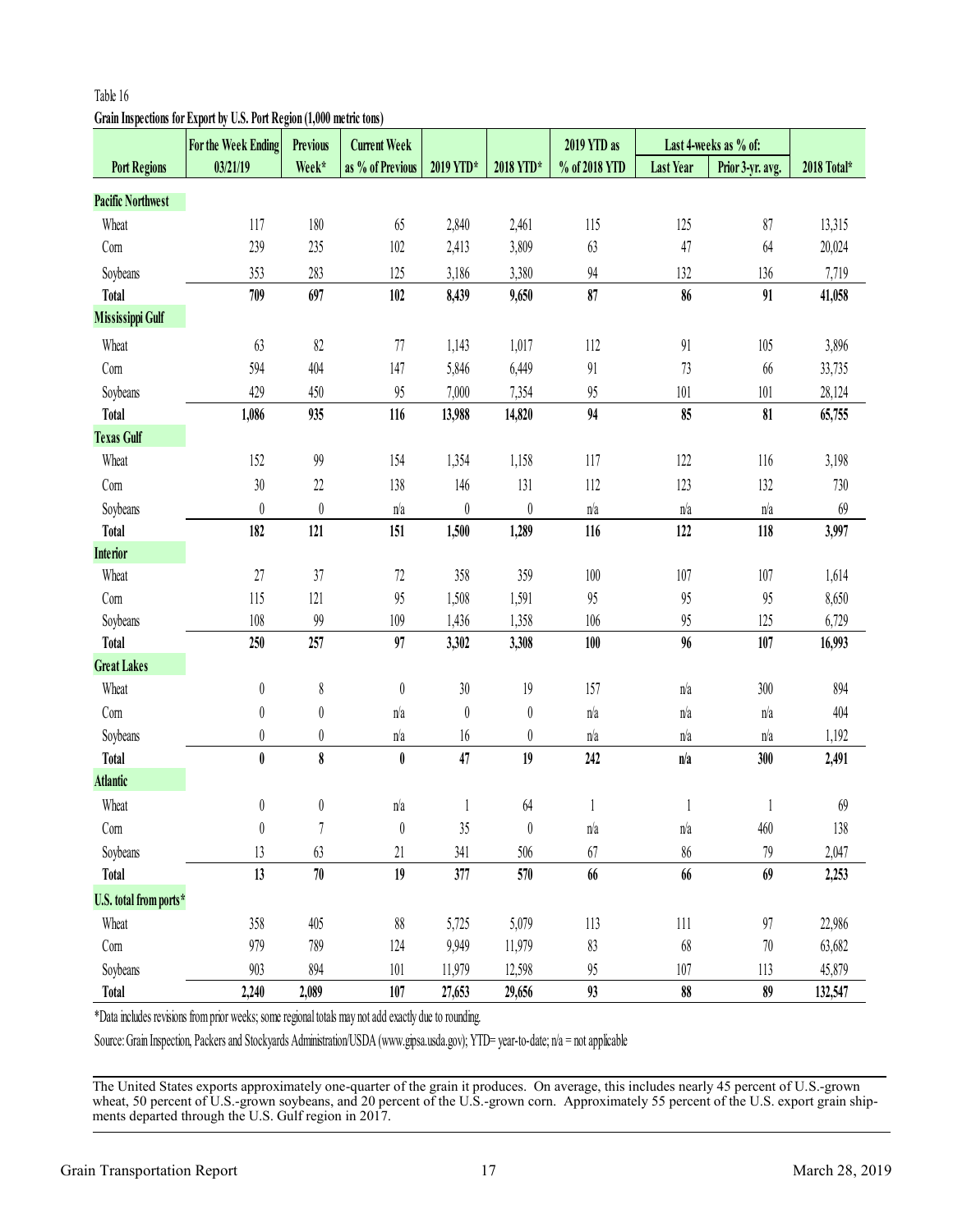

# **U.S. grain inspected for export (wheat, corn, and soybeans)**

Figure 14

Source: Grain Inspection, Packers and Stockyards Administration/USDA (www.gipsa.usda.gov) Note: 3-year average consists of 4-week running average



Source: Grain Inspection, Packers and Stockyards Administration/USDA (www.gipsa.usda.gov)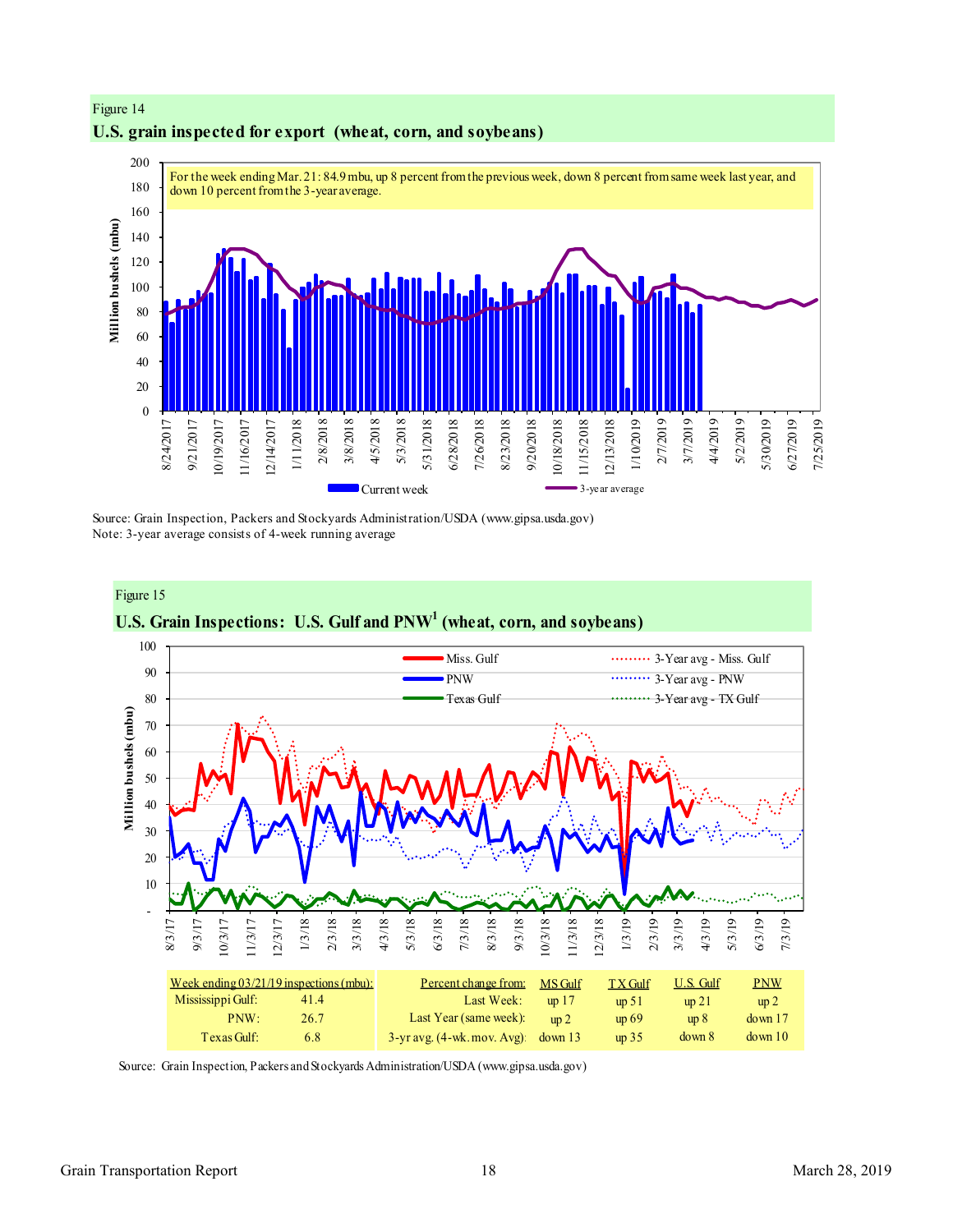#### <span id="page-18-1"></span><span id="page-18-0"></span>Table 17

# **Weekly Port Region Grain Ocean Vessel Activity (number of vessels)**

|                      |         |         |            | Pacific          |
|----------------------|---------|---------|------------|------------------|
|                      |         | Gulf    |            | <b>Northwest</b> |
|                      |         | Loaded  | Due next   |                  |
| Date                 | In port | 7-days  | $10$ -days | In port          |
| 3/21/2019            | 41      | 34      | 58         | 33               |
| 3/14/2019            | 47      | 30      | 63         | 28               |
| $2018 \text{ range}$ | (2388)  | (24.41) | (38.67)    | (430)            |
| 2018 avg.            | 40      | 34      | 54         | 17               |

Source: Transportation & Marketing Programs/AMS/USDA

### Figure 16 **U.S. Gulf Vessel Loading Activity**



Source:Transportation & Marketing Program/AMS/USDA <sup>1</sup>U.S. Gulf includes Mississippi, Texas, and East Gulf.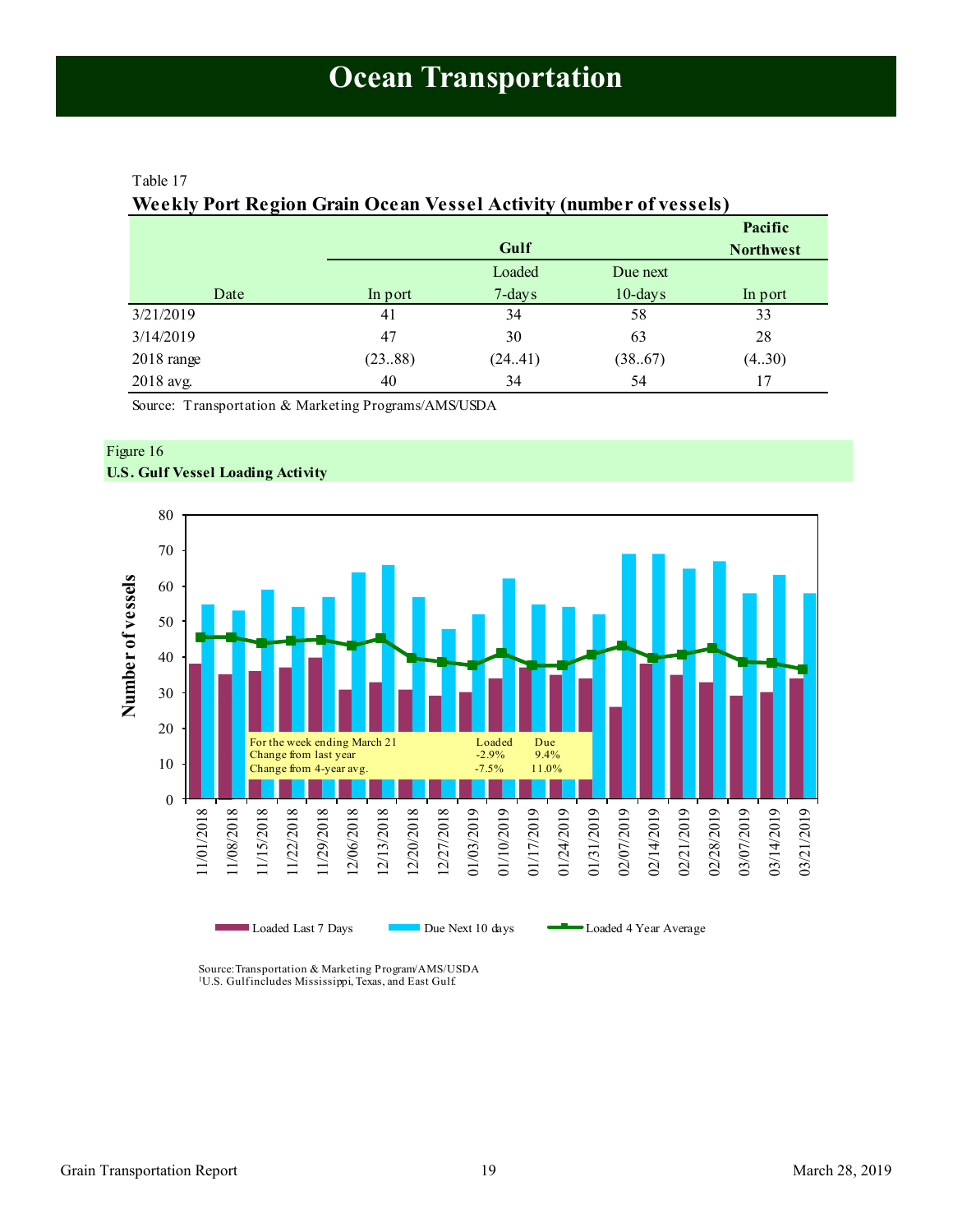## Figure 17 **Grain Vessel Rates, U.S. to Japan**



Data Source: O'Neil Commodity Consulting

#### Table 18

#### **Ocean Freight Rates For Selected Shipments, Week Ending 03/23/2019**

| <b>Export</b> | <b>Import</b> | Grain       | Loading         | <b>Volume loads</b> | <b>Freight rate</b> |
|---------------|---------------|-------------|-----------------|---------------------|---------------------|
| region        | region        | types       | date            | (metric tons)       | (US\$/metric ton)   |
| U.S. Gulf     | China         | Heavy Grain | Mar 15/Apr 15   | 63,000              | 40.00               |
| <b>PNW</b>    | China         | Heavy Grain | Mar $2/18$      | 60,000              | 27.50               |
| <b>PNW</b>    | Oman          | Wheat       | Feb 18/28       | 25,000              | 69.94*              |
| <b>PNW</b>    | Taiwan        | Heavy Grain | Sep 15/Oct 31   | 63,000              | 25.00               |
| <b>Brazil</b> | China         | Heavy Grain | Apr 15/30       | 63,000              | 32.50               |
| <b>Brazil</b> | China         | Heavy Grain | M ar 20/30      | 66,000              | 13.30               |
| <b>Brazil</b> | China         | Heavy Grain | Mar $3/11$      | 63,000              | 27.50               |
| <b>Brazil</b> | China         | Heavy Grain | Feb $26/M$ ar 4 | 66,000              | 24.75               |
| <b>Brazil</b> | China         | Heavy Grain | Feb 20/25       | 65,000              | 26.00               |
| <b>Brazil</b> | China         | Heavy Grain | Feb 13/26       | 60,000              | 26.75               |
| <b>Brazil</b> | China         | Heavy Grain | Jan 22/30       | 60,000              | 29.50               |
| <b>Brazil</b> | China         | Heavy Grain | Dec 15/20       | 60,000              | 37.50               |
| <b>Brazil</b> | China         | Heavy Grain | Dec $1/10$      | 60,000              | 36.25               |
| <b>Brazil</b> | China         | Heavy Grain | Nov 20/30       | 60,000              | 38.00               |
| <b>Brazil</b> | China         | Heavy Grain | Nov $1/10$      | 60,000              | 34.00               |
| <b>Brazil</b> | S.Korea       | Heavy Grain | Nov $5/10$      | 66,000              | 43.00               |

Rates shown are per metric ton (2,204.62 lbs. = 1 metric ton), F.O.B., except where otherwise indicated; op = option

\* 50 percent of food aid from the United States is required to be shipped on U.S.-flag vessels.

Source: Maritime Research Inc. (www.maritime-research.com)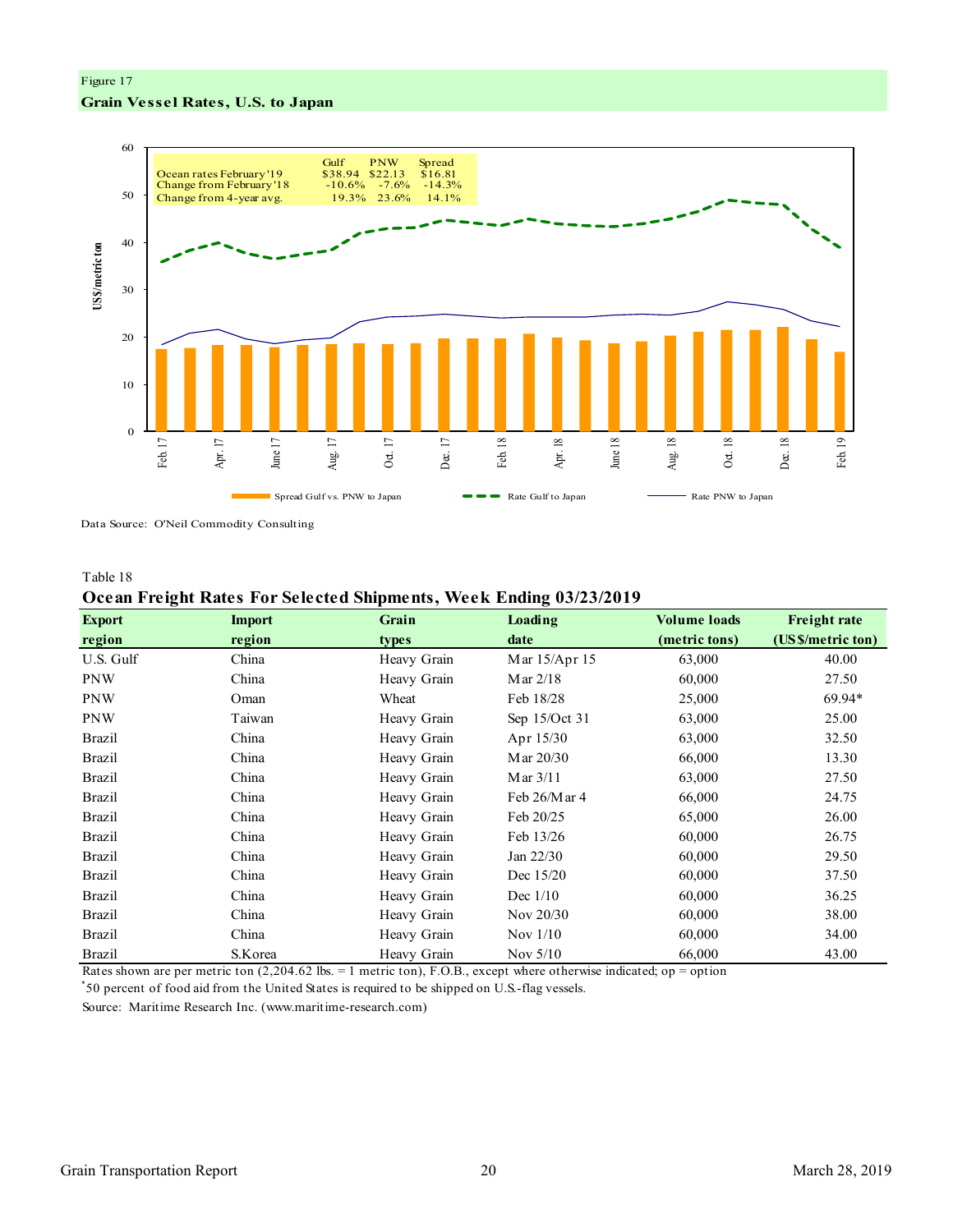In 2017, containers were used to transport 7 percent of total U.S. waterborne grain exports. Approximately 62 percent of U.S. waterborne grain exports in 2017 went to Asia, of which 10 percent were moved in containers. Approximately 93 percent of U.S. waterborne containerized grain exports were destined for Asia.



Service (PIERS) data

Note: The following Harmonized Tariff Codes are used to calculate containerized grains movements: 100190, 100200, 100300, 100400, 100590, 100700, 110100, 230310, 110220, 110290, 120100, 230210, 230990, 230330, and 120810.





Source: USDA/Agricultural Marketing Service/Transportation Services Division analysis of Port Import Export Reporting Service (PIERS) data. Note: The following Harmonized Tariff Codes are used to calculate containerized grains movements: 100190, 100200, 100300, 100400, 100590, 100700, 110100, 110220, 110290, 120100, 120810, 230210, 230310, 230330, and 230990.